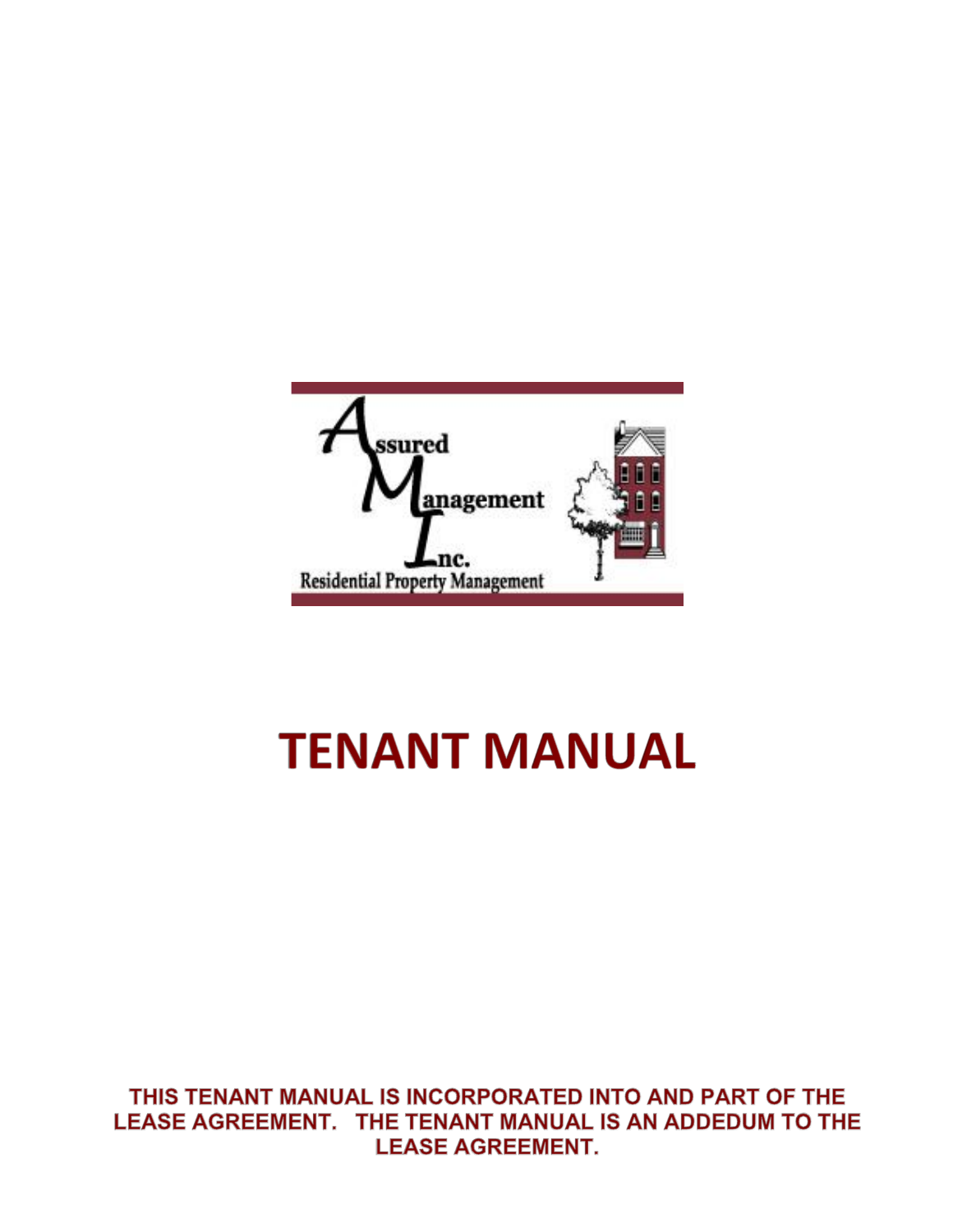

# 1244 S. Wadsworth Blvd., Lakewood, CO 80232<br>Main Line: (303) 985-4670 • Email: info@assuredrpm.com<br>www.assuredrpm.com

## <span id="page-1-0"></span>**Contents**

 $\overline{2}$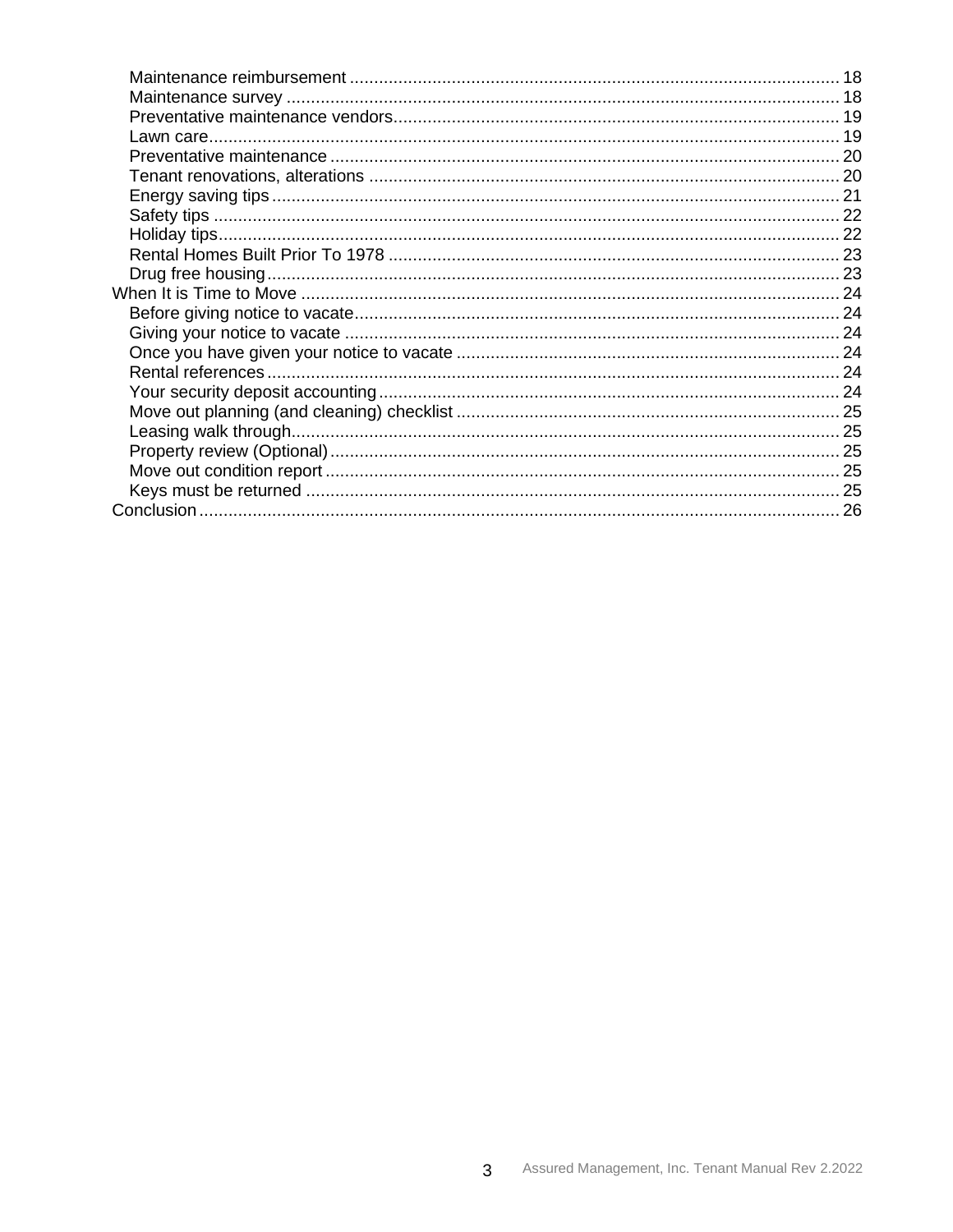## **AMI WELCOMES YOU TO YOUR NEW RENTAL HOME!**

<span id="page-3-0"></span>ASSURED MANAGEMENT, INC. welcomes you to your AMI managed rental home. AMI is an abbreviation used in lieu of the full company name, ASSURED MANAGEMENT, INC. and is used throughout this Manual.

Residents living in the rental homes we manage are our customers; our goal is to handle tenant issues promptly and, in a fair, businesslike manner while adhering to the lease agreement. AMI provides tenants with online portal, multiple rent payment options, online rental applications, and online maintenance requests.

We prepared the AMI Tenant Manual to help insure a successful tenant/management relationship. The AMI Tenant Manual is an addendum to the lease agreement so please refer to it often; the most current edition is available on our website [www.assuredrpm.com.](http://www.assuredrpm.com/) The AMI Tenant Manual contains maintenance guidelines, rental payment instructions, general information, safety tips, vacation guidelines, emergency instructions, holiday tips, AMI contact information and more.

AMI was awarded the CRMC® (Certified Residential Management Company) from NARPM® (National Association of Residential Property Managers) in 2008; this esteemed designation is awarded to those professional property management firms that demonstrate a high standard in both procedures and customer service. A detailed examination of the company and recommendations from clients and peers are required for this designation. If you need a property manager in another location to manage the home you have moved from, we will be happy to provide you with the name of a NARPM® member. If you decide to purchase a home or if you would like to purchase the home you are renting, please contact us.

If you have questions or concerns on any of the information contained in this documentation, contact our office at any time. AMI is here to help you.

To log on or view your online account and other important documents visit the AMI website [www.assuredrpm.com](http://www.assuredrpm.com/)

**We wish you a successful and enjoyable tenancy in your new residence.**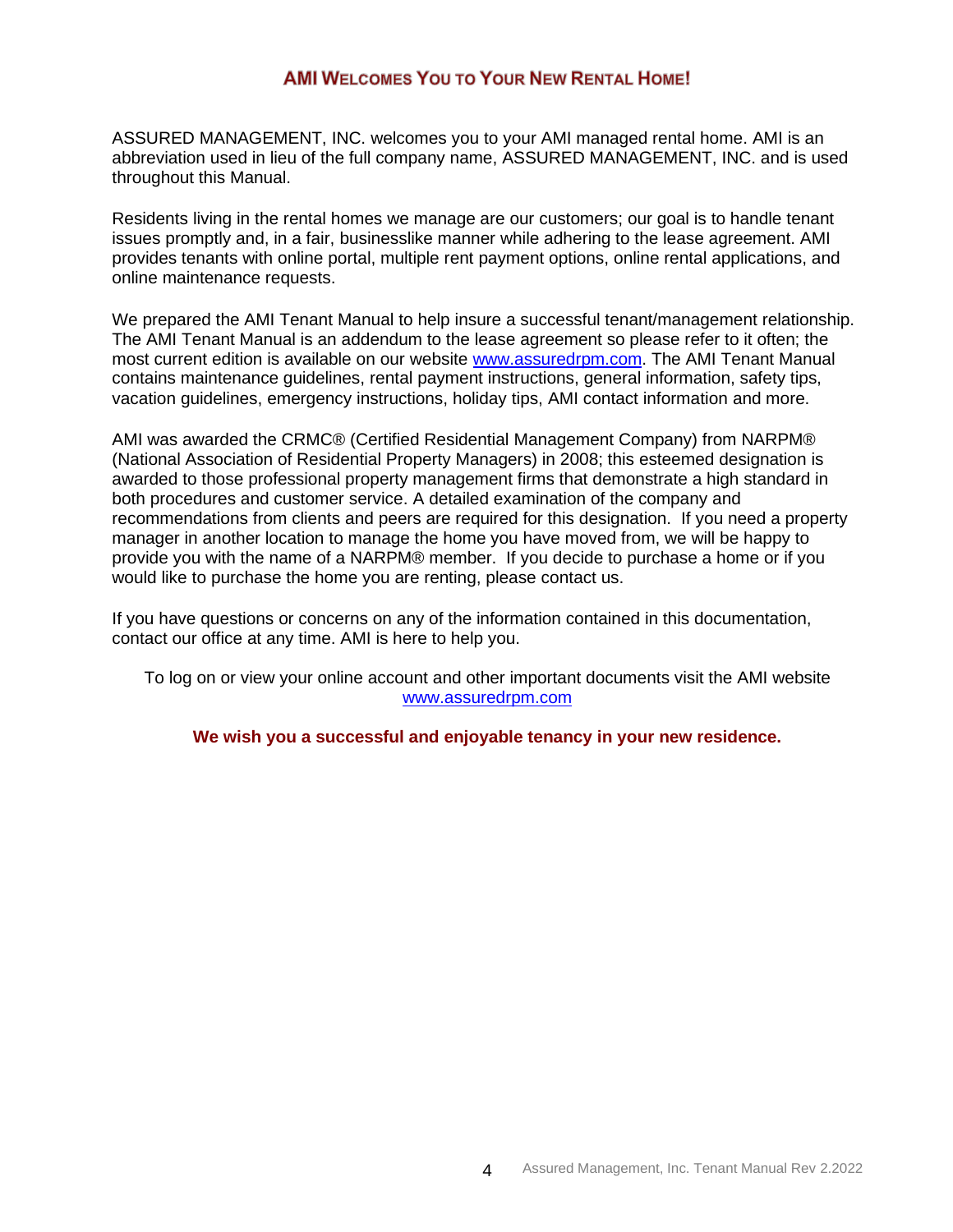## **AMI MANAGEMENT TEAM MEMBERS**

### **Barbara Clint, Bookkeeper**

<span id="page-4-0"></span>Direct 720-575-7296 [Barbara@assuredrpm.com](mailto:Barbara@assuredrpm.com) Rent payments, Utilities, HOA related issues, Tenant Portal, Security Deposit

#### **Christina Sanchez, Maintenance Coordinator**

Direct 720-575-7299 [Christina@assuredrpm.com](mailto:Christina@assuredrpm.com) Maintenance requests and maintenance surveys [maintenance@assuredrpm.com](mailto:maintenance@assuredrpm.com) Non-Emergency Maintenance please submit a Property Meld via the website After Hours Emergency Maintenance - 720-575-7338

**Karen Wood Davis, Broker, Leasing Coordinator**

Direct 720-575-7298 [Leasing@assuredrpm.com](mailto:Leasing@assuredrpm.com) Lease related concerns, Lease Renewals, Lease changes (new tenants/new pet), Notice to Vacate

#### **Susan Melton, Owner**

[Susan@assuredrpm.com](mailto:Susan@assuredrpm.com)

We look forward to working with you!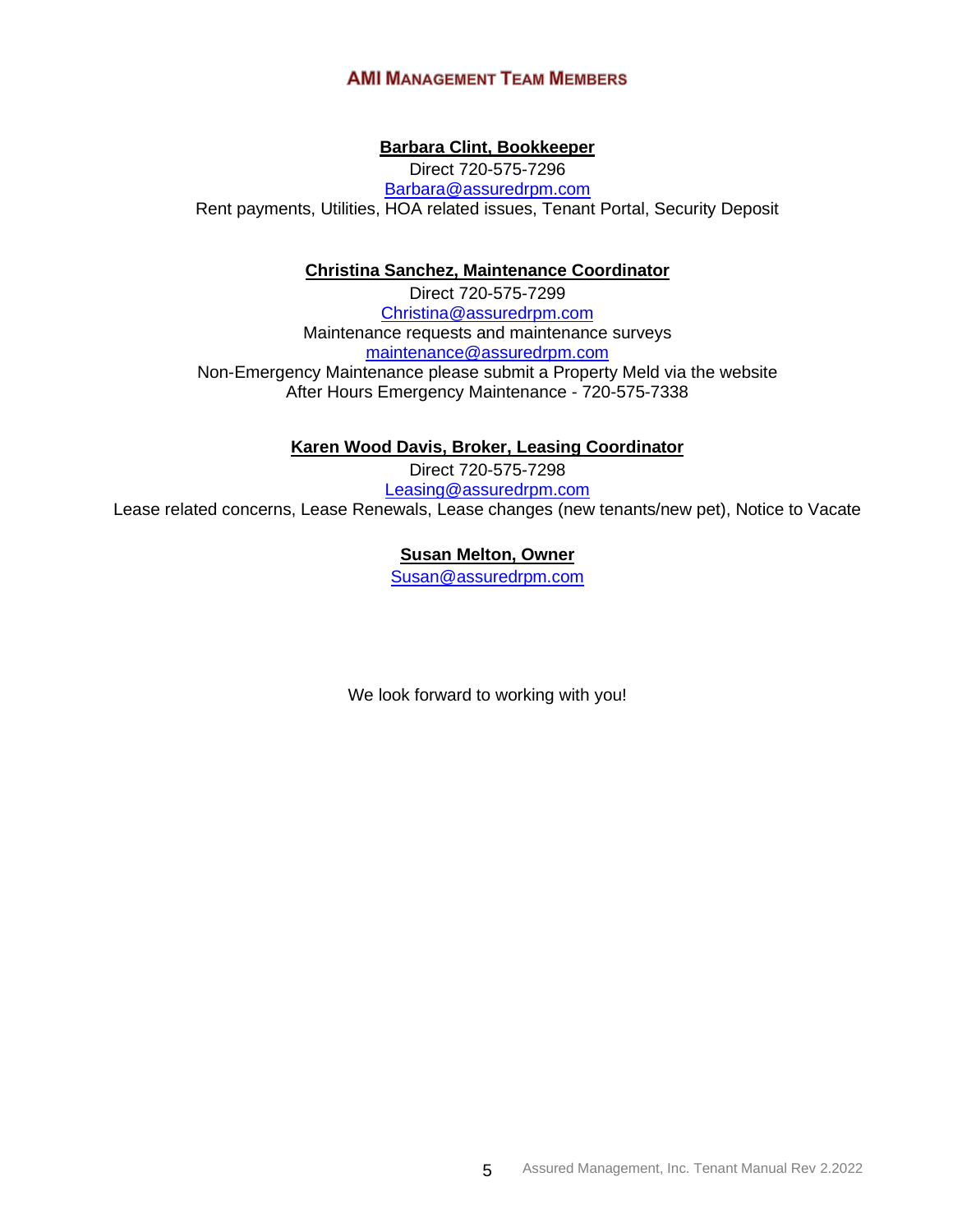#### **COMMUNICATION**

#### <span id="page-5-1"></span><span id="page-5-0"></span>**Email**

Email is our preferred method of communication as emails can be sent any time of day or night. Email communication is more accurate than relying on memory.

#### <span id="page-5-2"></span>**Telephone calls during office hours**

Locate the team member's direct line you are trying to reach on the previous page. During normal business hours, if that team member is available, your call will be answered. After hours or if that team member is not available, please leave a message and your call will be returned no later than the next business day.

#### <span id="page-5-3"></span>**Maintenance requests**

For non-urgent maintenance concerns, submit a work order by logging in to your Property Meld account. You can also go to our website [www.assuredrpm.com,](file://///ami-p01-l01.ami.local/network/Documents/Tenant/Tenant%20Manual/www.assuredrpm.com) click on the "Repair Request" link at the top of the page to be directed to Property Meld. NOTE: To avoid a possible charge to you, be sure to read the troubleshooting tips included in this Tenant Manual before submitting a work order.

#### <span id="page-5-4"></span>**Maintenance emergency**

During normal office hours, please call 720-575-7299 After hour emergencies, please call 720-575-7338

#### <span id="page-5-5"></span>**Change of information**

If your phone number(s) or email address(es) have changed since you filled out your rental application, please log in to your Tenant Portal to update your new contact information or email us at [info@assuredrpm.com.](mailto:info@assuredrpm.com) It is important that you notify AMI of any changes in phone numbers or email.

#### <span id="page-5-6"></span>**Website**

The AMI website contains important information, please visit it regularly to find helpful forms, to update your contact information, to submit a Property Meld maintenance request, to log on to your tenant portal and to make a payment. Emails can be sent directly to AMI from the Contact Us page.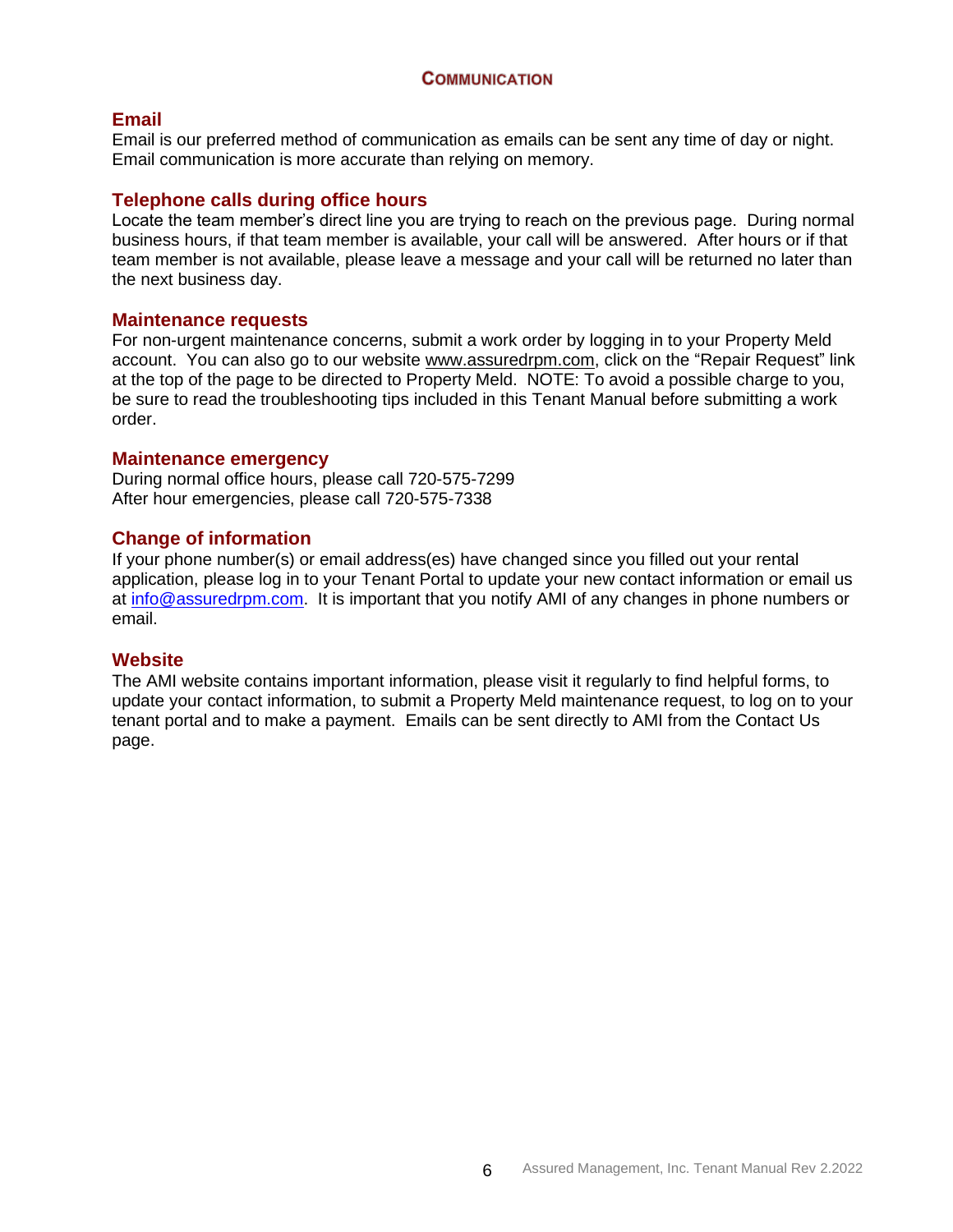## **GENERAL OFFICE INFORMATION**

<span id="page-6-5"></span><span id="page-6-4"></span><span id="page-6-3"></span><span id="page-6-2"></span><span id="page-6-1"></span><span id="page-6-0"></span>

| <b>Address information</b>        |                                |                                     |  |  |
|-----------------------------------|--------------------------------|-------------------------------------|--|--|
| <b>Mailing Address</b>            | 1244 S. Wadsworth Blvd.        |                                     |  |  |
|                                   | Lakewood, CO 80232-5437        |                                     |  |  |
| <b>Telephone</b>                  |                                |                                     |  |  |
| Business #                        | 303-985-4670                   |                                     |  |  |
| <b>Internet</b>                   |                                |                                     |  |  |
| Email                             | info@assuredrpm.com            |                                     |  |  |
| Website                           | http://www.assuredrpm.com      |                                     |  |  |
| <b>Office hours</b>               |                                |                                     |  |  |
|                                   | Monday - Friday AM             | $9 - 12:00$ (by appointment only)   |  |  |
|                                   | Monday - Friday PM             | $1:00 - 4:00$ (by appointment only) |  |  |
|                                   | Sunday, Saturday &<br>Holidays | Office closed                       |  |  |
| After hours emergency information |                                |                                     |  |  |
|                                   | Call 720-575-7338              |                                     |  |  |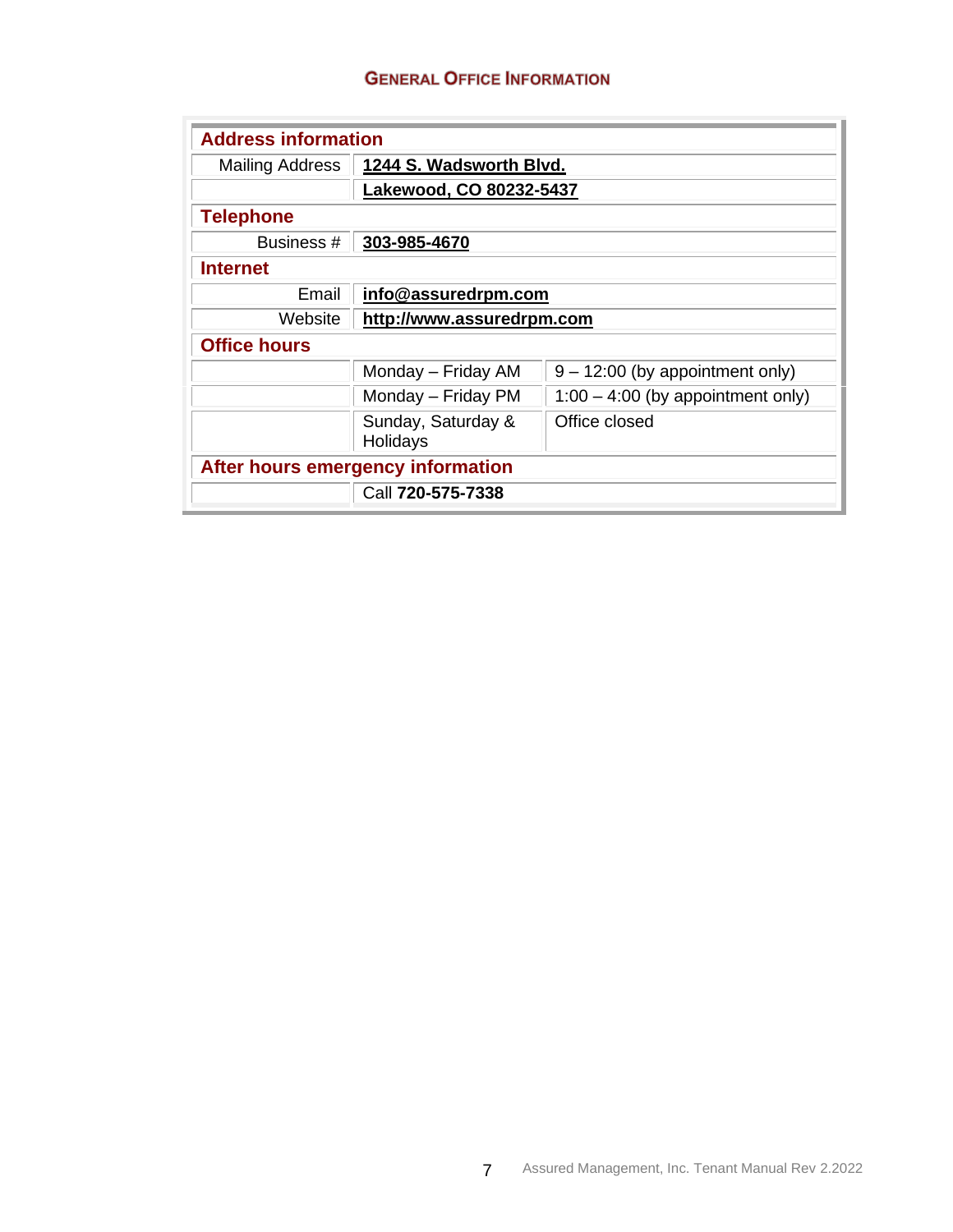## **PROTECT YOUR RENTAL AND CREDIT HISTORY**

<span id="page-7-0"></span>It is important that during your residency, you care for your rental history and credit. Most likely, you will either rent again or purchase a home. In either case, you will need good rental references and a good credit report. This manual will help you avoid late rent payments, care for the property, and move out properly. Give AMI the pleasure of being able to provide positive rental payment history and a good reference for you when you vacate the property.

#### <span id="page-7-1"></span>**Lease agreement**

The fully signed lease agreement has been uploaded to your Tenant Portal including any other necessary documentation. We recommend that you log in to your Tenant Portal to familiarize yourself with the portal. Please always remember a lease agreement is a binding agreement. If you have any questions regarding your lease, please contact your AMI management team.

## <span id="page-7-2"></span>**Security deposit**

AMI holds the security deposit to secure performance of the lease agreement. Occasionally we are asked to refund part of the security deposit; all security deposits remain intact until the rental property is completely vacant. AMI remits security deposit accounting and refund checks within 60 days of receipt of property keys in accordance with the state landlord/tenant law.

#### <span id="page-7-3"></span>**Mailbox keys**

Please understand that AMI manages the residential property you are renting. AMI does not own or have access to the United States Post Office mailbox for the property.

When you receive keys to your rental home you will be given the mailbox key we have in our possession (if we have one) and the location of the mailbox. Many times the key will not work as the USPS may change the locks between occupants. We receive information regarding the location of the mailbox from a 3<sup>rd</sup> party, occasionally this information is incorrect.

Due to security and privacy issues the USPS won't release a new mailbox key, the mailbox location or other information to AMI as we are not occupants of the property. You, as the occupants of the property, will need to contact the USPS to get a new key/lock and, possibly, the mailbox location.

Please follow these steps if your mail box key does not work:

- Go online to [www.usps.com](http://www.usps.com/) to locate the local post office for the rental property.
- You may want to call them before going in to find out the procedure of getting a new mailbox key and mailbox location.
- More than likely they will need you to come in with a copy of your lease agreement and ID.
- They will be able to assist you in getting a key to the box and if needed, the location.
- As we understand, the post office works 1-2 weeks out on work order lock changes/locations, so you'll want to do this as soon as possible. The USPS will notify you when keys are ready to be picked up at the post office. They'll also let you know the cluster & box number for your mailbox. (Please call AMI with this information so we can update our files).
- If the post office charges a fee, please pay this and email your receipt to our bookkeeper. We will review the receipt for a credit to you.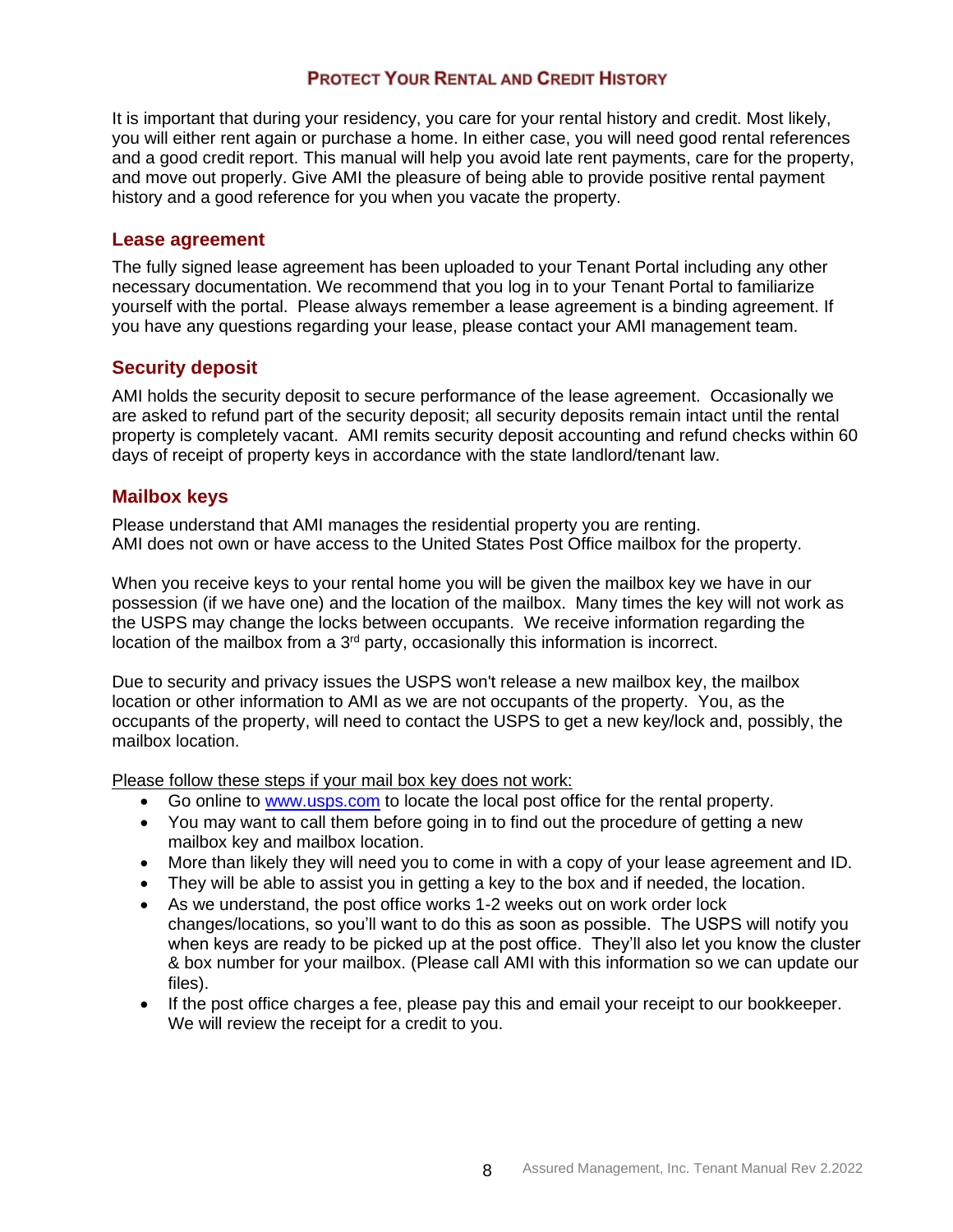## <span id="page-8-0"></span>**Utilities, cable, satellite dish, internet, trash**

Please review your lease agreement to confirm which utilities you are responsible for paying. To avoid discontinuation of service, contact the utility companies immediately.

**Gas and electric service, Xcel Energy/1-800-895-4999:** During the lease signing process you were reminded to transfer gas and electric service to your name as of the first day the lease agreement. AMI *may* put Xcel service into your name starting on the first day of the lease agreement. Xcel requires us to provide your name, phone numbers, email address and social security number to them; you will be notified by Xcel if this happens. NOTE: AMI will make you aware if another energy company provides service to your unit.

**Water and sewer service:** If you are responsible for paying the water/sewer bill, the charge will be posted to your online portal account before the 22<sup>nd</sup> of the month and will need to be included with your next rent payment to AMI. Never contact the water/sewer company and change the billing address.

**Cable, satellite dish and internet:** You must receive written permission from AMI prior to adding any of these services or making changes to your rental home. To receive permission, complete the Cable/Satellite Dish/Internet Request form (available on our website) and return it to our office. It can take up to 30 days to process your request if a Homeowners Association is involved. Remember to remove these items and repair any damage when it is time to move.

**Additional telephone lines:** You must receive written permission from AMI prior to adding any additional lines at your expense.

**Trash pickup:** If you are responsible for paying for trash pickup, contact the company of your choice for service. If trash service is included, the owner will be responsible for the basic service. Extra bags or large item pickup will be charged to you by either the trash company or will be included on your online portal account. Overfill dumpster charges will be split between units and will be included on your online portal account.

#### <span id="page-8-1"></span>**Online account**

Once you have completed the lease signing process AMI will create your Tenant Portal. An email will be sent to email address(es) you provide with instructions as to how to create your Portal log on. Once you have logged on, click on the Document tab to access your lease agreement and move in condition report. You can access your real time ledger on the My Account tab at any time.

#### <span id="page-8-2"></span>**Rent payment options**

Rent is due on or before the 1<sup>st</sup> of each month, even if the 1<sup>st</sup> falls on a weekend or holiday. AMI has no grace period for rent payments. Assured Management never accepts cash. Do not postdate checks. *All checks received are deposited on the day of receipt*. If you know that you will have a delay or problem paying by the 1<sup>st</sup> of the month, contact our office immediately to understand the process for late payments.

# **To make Online payments on or before the 1st day of the month via your Tenant Portal through Resident Direct 844-530-5785**

Make your rental payment via credit/debit card or an e-check from your savings or checking account. You can make a one-time payment or sign up to have your payments automatically withdrawn each month.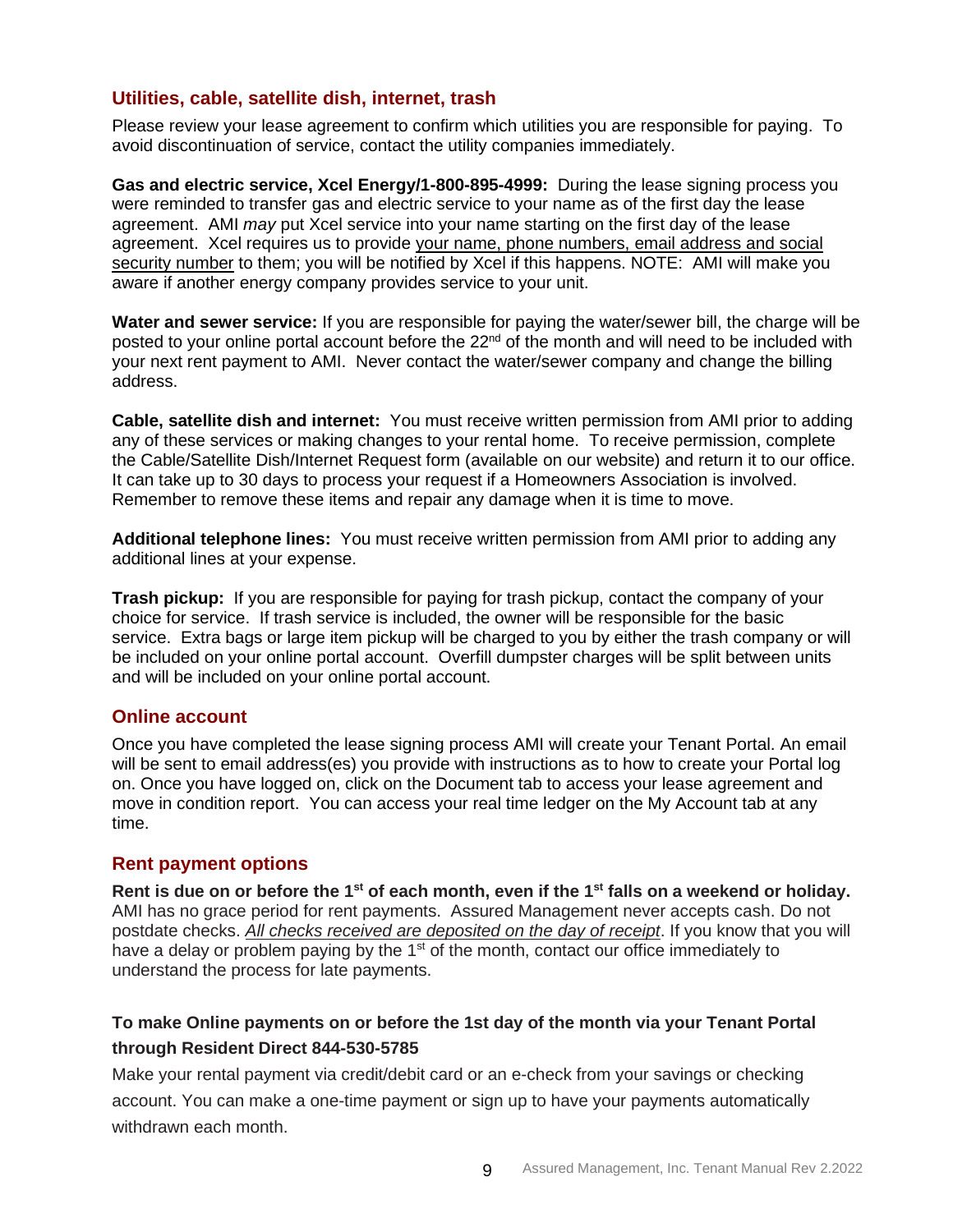Note: Auto payments are for a set amount, if you are responsible for the water/sewer charges you will need to set up a separate one-time payment for the water/sewer charges. When you are making 2 or more payments you will need to use these work arounds to get the payments set up. (Resident Direct will not allow a second payment from the same account to be generated when the first payment has started to process)

Set up the one-time payment before the auto payment is scheduled to start. In other words, if you have set up the auto pay for the 1st of the month, on or before the last day of the current month set up the onetime payment.

Use a different portal or checking/savings accounts. This will also work for roommate partial payments; each roommate would set up partial payments through their own Tenant Portal. Note: You can use the same bank account on different portals

Resident Direct charges \$1.00 for an e-check and 2.95% for credit/debit card payment.

# **To make payment on or before the 1st day of the month via Check, money order, cashier's check or your bank bill pay.**

- Mail the rent to AMI, 1244 South Wadsworth Blvd., Lakewood CO 80232, please keep in mind to add mailing days for holidays, weekends and to account for USPS delays. AMI does not receive a Saturday mail delivery.
- Deliver rent in person at the office. We are open by appointment Mon-Fri from 9-12 and 1-4PM.
- Place rent in "Rent Box "outside the front door of the office building. Note: Resident bears the risk of loss or theft of any payments put in the drop box.
- Bank Bill Pay; set up payment so that it is delivered to the AMI office by the  $25<sup>th</sup>$  of the month. The 25<sup>th</sup> is to take in account weekends, holidays, or post office delays. Remember rent is due on or before the 1<sup>st</sup> day of the month.

## <span id="page-9-0"></span>**Fees and charges**

## **Non-Compliance fees -**

- **Service call** for missing or forgetting a scheduled appointment with a service person or repairman. Avoid this charge by contacting the service person or repairman directly if you must reschedule.
- **Smoke & CO test or battery replacement –** avoid this cost by promptly returning the smoke and CO test/battery change form, if applicable. This form is provided to you along with a reminder to change batteries and test smoke and CO detectors.
- **Showing** If we are unable to access the property for a scheduled showing (you will receive advance notification of any showings during the last month of your Lease Agreement after you have given notice to vacate) we are forced to charge a fee.

## **Fees and Charges -**

- **Key check-out charge** if you authorize a vendor to check out a key to your rental home there may be a charge to you. Ask vendor when scheduling if there will be a cost to you. In addition, contact AMI to let us know you have given permission to the vendor to pick up a key.
- **Lease admin fee**  \$150 one-time lease coordination and set up fee
- **Move in or move out lockbox convenience fee**  \$100 option to pick up or leave keys at the property.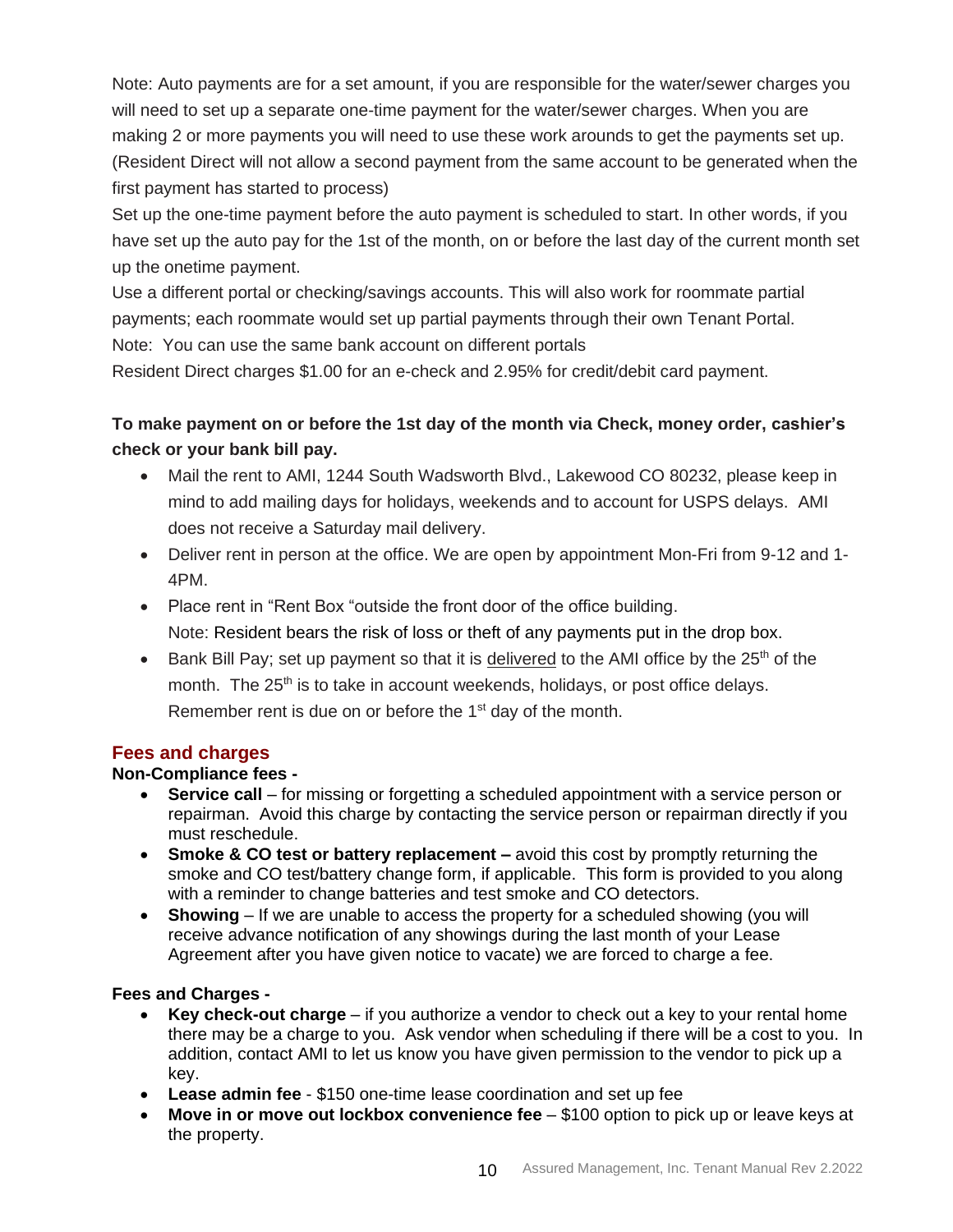- **Convenience fee**  \$1.00 per echeck payment, 2.95% per credit/debit card payment
- **Late rent payment** \$50 or 5% of the monthly rent, whichever is greater.
- **Returned check fee** \$34 per occurrence OR actual cost. Returned checks are any checks or electronic payments that are not honored or not paid upon presentment to bank a single time for any reason not paid or credited for any reason.
- **Utility coordination –** \$100 to avoid this fee, make sure Xcel Energy goes into and stays in your name throughout the entire time you live in your rental home.
- **Re-inspection fee & Posting fee**  \$100 avoid this fee by complying with all terms of the lease agreement. Pay your rent on time, don't allow damage, unauthorized pets or occupants, business operations; grow facilities or any prohibited activities in your rental home.
- **Re-Letting fee (Lease Break section of your lease)** 50% of one month's rent
- **Advertising (Lease Break section of your lease)**  \$150 per month while property is being advertised
- **Black light test** \$150 deducted from your security deposit at move out. This test is completed prior to tenant move in and after tenant move out to check for urine and other contamination.
- **Separation of co-resident –** Beginning at \$200 if one or more residents want to be removed from the lease. Conditions apply.
- **Eviction –** Attorney (\$375-\$475) Sheriff \$150 minimum
- **Vendor coordination**  \$50 to \$200 is charged if AMI must send vendors to repair damage or clean the rental home after you have moved out. Avoid this fee by carefully following the move out planning checklist available on our website.
- **Month to Month Admin fee**  Tenants who opt to go month-to-month after the initial term of their lease will pay a higher monthly rent plus a \$50 admin fee per month. *The amount of all fees may be increased without notice.*

# <span id="page-10-0"></span>**Dishonored checks or payments (NSF)**

Dishonored checks are any checks that are not honored or not paid upon presentment to bank a single time for any reason, or any electronic payments not paid or credited for any reason.

You will be required to pay rent in certified funds for the entire time you remain in the rental home if your rental payment is dishonored or returned one time.

## <span id="page-10-1"></span>**Lost keys or locked out of rental home**

During normal business hours, you may check out a key to your rental home at no cost. Please keep in mind, if the key is not returned by the next business day, AMI will need to have the locks re-keyed at your expense. The cost to you for re-keying all of the locks could be \$60 to \$250. After normal business hours you may call (and pay for) a locksmith. AMI may be available to give access to your rental unit should you need this service however there is a charge of \$100 due in cash at the time of service.

## <span id="page-10-2"></span>**Late rent payment & Demand for Payment of rent**

Late fees can be avoided by making sure your rent payment is received on time. **Rent is due on or before the 1 st of each month, even if the 1st falls on a weekend or holiday**. AMI will post a demand for payment of rent or possession notice on the  $2<sup>nd</sup>$  day of the month. AMI serves eviction notices based on state landlord/tenant law requirements and our fiduciary obligation to the owner of the rental property. Online rent payments cannot be accepted after the 1st day of the month.

## <span id="page-10-3"></span>**Eviction attorney**

The Demand for Rent notice will be sent to the eviction attorney ten days after the Demand is posted or issued. Once the paperwork goes to the attorney the eviction process cannot stop until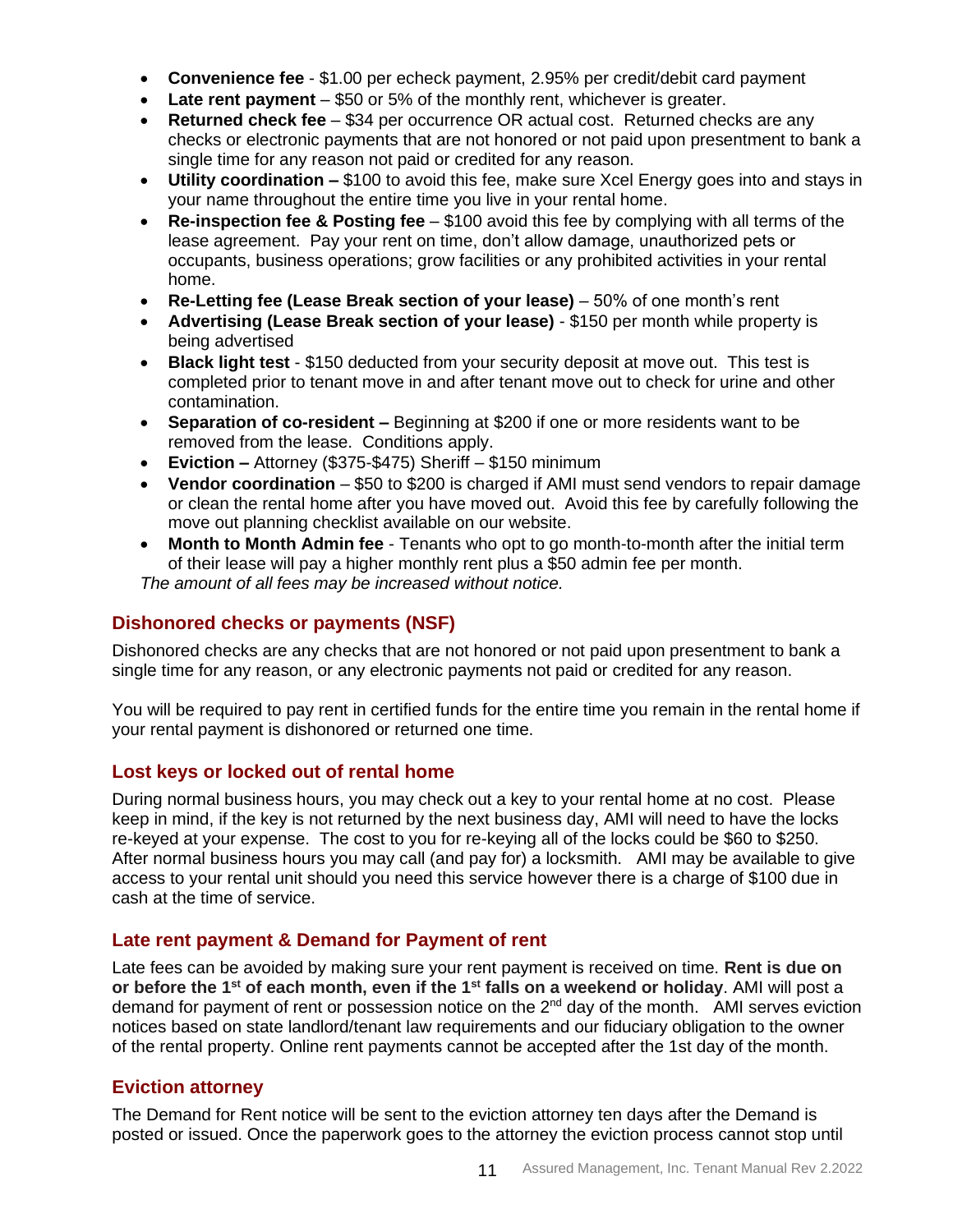the court date. If you can pay the total amount due on the demand notice AMI will notify the eviction attorney to have the eviction dismissed on the court date. Unfortunately, this means that even though payment has been made, additional paperwork may be posted on your door and an eviction record will be created. Rent received after the Demand Notice has been sent to the eviction attorney and up to the court date must be paid by money order or certified funds and must be for the full amount due listed on the demand notice and include the attorney fee.

## <span id="page-11-0"></span>**Homeowner Association (HOA)**

If your rental home is in a community managed by a homeowner association, you will be given a copy of the rules and regulations at the time of lease signing and a copy will be uploaded to your Tenant Portal. Any violations of the HOA rules or regulations are prohibited, and you will be responsible for paying any resulting fines.

# <span id="page-11-1"></span>**Pet policy & rules**

AMI's pet policy and rules are designed to protect pet owners, the rental property, and the rental property owner and to ensure that the pets themselves receive responsible care. This policy applies to all pets kept in any rental property managed by AMI and will be strictly enforced.

Pet owners must receive approval **BEFORE** occupying the rental property or adding a pet to the household. An additional security deposit must be paid, and the Pet Addendum must be signed.

- No visiting pets are allowed at the rental property for any reason.
- No pet under 1 year old.
- No aggressive breeds.
- Pet approval is subject to pet owner's strict adherence to all aspects of this pet policy and rules.
- Only domesticated household animals will be allowed. These include dogs, cats, birds, rabbits, guinea pigs and hamsters. No resident will be allowed to keep animals not specifically listed on the Pet Addendum.
- In deciding on whether to approve a resident's request to keep a dog, management will consider the dog's temperament and the arrangements the resident has made for training and exercising the dog.
- Pets shall not be kept, bred, or used for any commercial purpose. All pets must be spayed or neutered. All pets must receive proper veterinary care, including all appropriate inoculations. All pets must be maintained in accordance with applicable state and local laws.
- Dogs/cats must always wear identification tags. Dogs/cats must be licensed, if required by the city and/or county.
- Pets must be appropriately confined and must not be allowed to roam free or be left unattended.
- Pets should not be left alone in a rental unit longer than nine hours. When AMI has reasonable cause to believe that a pet has been left alone in a rental property and/or that pet is creating a disturbance, or any other emergency appears to exist with respect to the pet, AMI will attempt to contact the resident to remedy the situation. If AMI is unable to contact the resident within a reasonable period, AMI may enter the rental property and make any necessary arrangements for the pet's care, including removing the pet and placing it in a temporary home, such as a boarding kennel or with animal control. Any costs incurred will be the resident's responsibility.
- Resident agrees to immediately clean up after their pet and to discard securely bagged pet droppings in appropriate trash receptacles. Cat litter must be placed in tied plastic bags and may not be disposed of in toilets.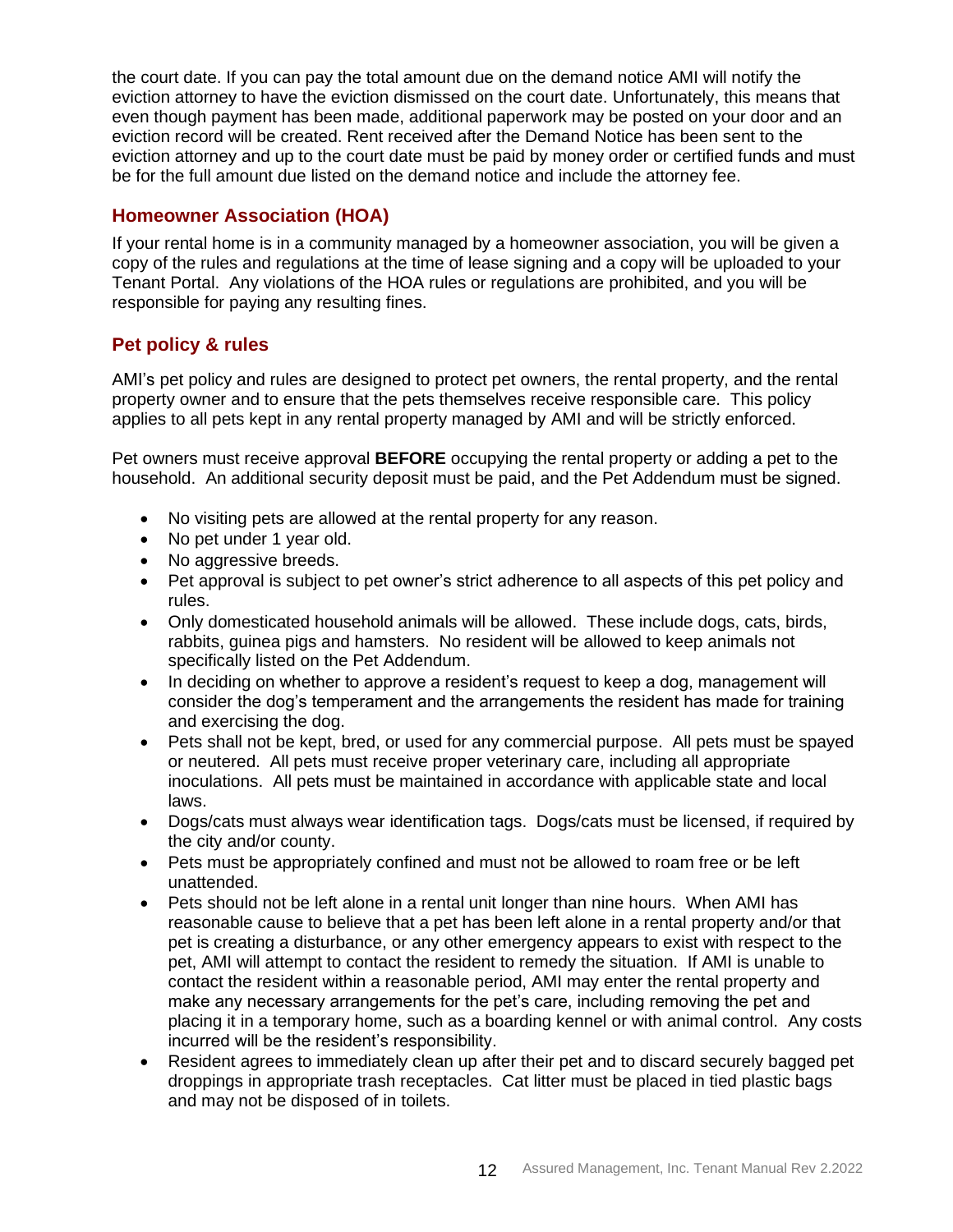- Pet owners are responsible for any damage caused by their pets. Any damage caused by cleaning chemicals, or other such material used in an attempt to remedy said damage is also the full responsibility of the pet's owner.
- Food will not be left outside where it may attract other animals. Feeding or caring for stray animals is prohibited. Injured or stray animals should be reported to the local animal control authority for pickup.
- No pet shall be allowed to become a nuisance or create any unreasonable disturbance. Examples of nuisance type behavior for the purposes of this paragraph are:
	- o Personal injury or property damage caused by unruly behavior.
	- $\circ$  Pets who make noise continuously and/or incessantly for a period of ten minutes or intermittently for one-half hour or more, disturbing any person at any time of day or night.
	- $\circ$  Pets that are not under the complete control of a responsible human companion either with a short leash or inside a pet carrier.
	- $\circ$  Pets that relieve themselves inside the rental property or in any inappropriate area.
	- o Pets that exhibit aggressive or vicious behavior.
	- o Pets that are conspicuously unclean or parasite infested.
- Residents are responsible for and must immediately pay for all damages or injuries caused by pets.
- AMI may require the permanent removal of any pet if such pet is determined by AMI to be a nuisance or a danger to the rental property and/or the community.

## <span id="page-12-0"></span>**Renters insurance**

Property owners carry a standard fire and liability policy and have additional coverage. Their policy will not cover the tenants' contents or possessions of the rental property resident. The reason that insurance companies do not provide this type of coverage is because they are "non-owner" occupied properties. Therefore, it is very important for you to have adequate insurance coverage for your loss. Contact an insurance agent if you do not have renters' insurance.

## <span id="page-12-1"></span>**Break Lease/Early lease termination**

We understand that there are circumstances where you must move before the lease term ends. Unfortunately, no matter the reason, there will be costs to terminate a lease agreement before the expiration date. These costs will include but are not limited to a re-letting fee equal to 50% of one month rent, advertising, rent, utilities, lock rekey, make ready expenses, yard care and other expenses for the full term of the lease. Your obligation stops when a new tenant takes possession of the home or the lease term ends, whichever comes first. Of course, the home must be left clean and undamaged. Plan on paying the advertising fee and the re-letting fee when you deliver your Break Lease termination notice to vacate to the AMI office.

Please understand that a Break Lease decision is yours to make but doing so must not incur the property owner any expense. We understand situations arise that are out of your control, and we will try to work with you throughout the process however the decision to break the lease is yours. It is possible that you may save money in the long run by staying through the length of your lease.

#### <span id="page-12-2"></span>**Separation of co- residents**

Occasionally it becomes necessary for one resident to move out while another resident wishes to remain in the rental property. No matter the reason, all residents must fill out and sign a Separation of Co-Residents Agreement. AMI will propose these changes to the property owner who may or may not approve the changes. If approved, AMI will not partially refund the security deposit; residents must settle any disagreements regarding funds without AMI involvement. A processing fee must be paid to AMI before the separation process can begin; this fee may increase if the process requires additional paperwork or time OR you have completed Separation of Co-Resident Agreements in the past.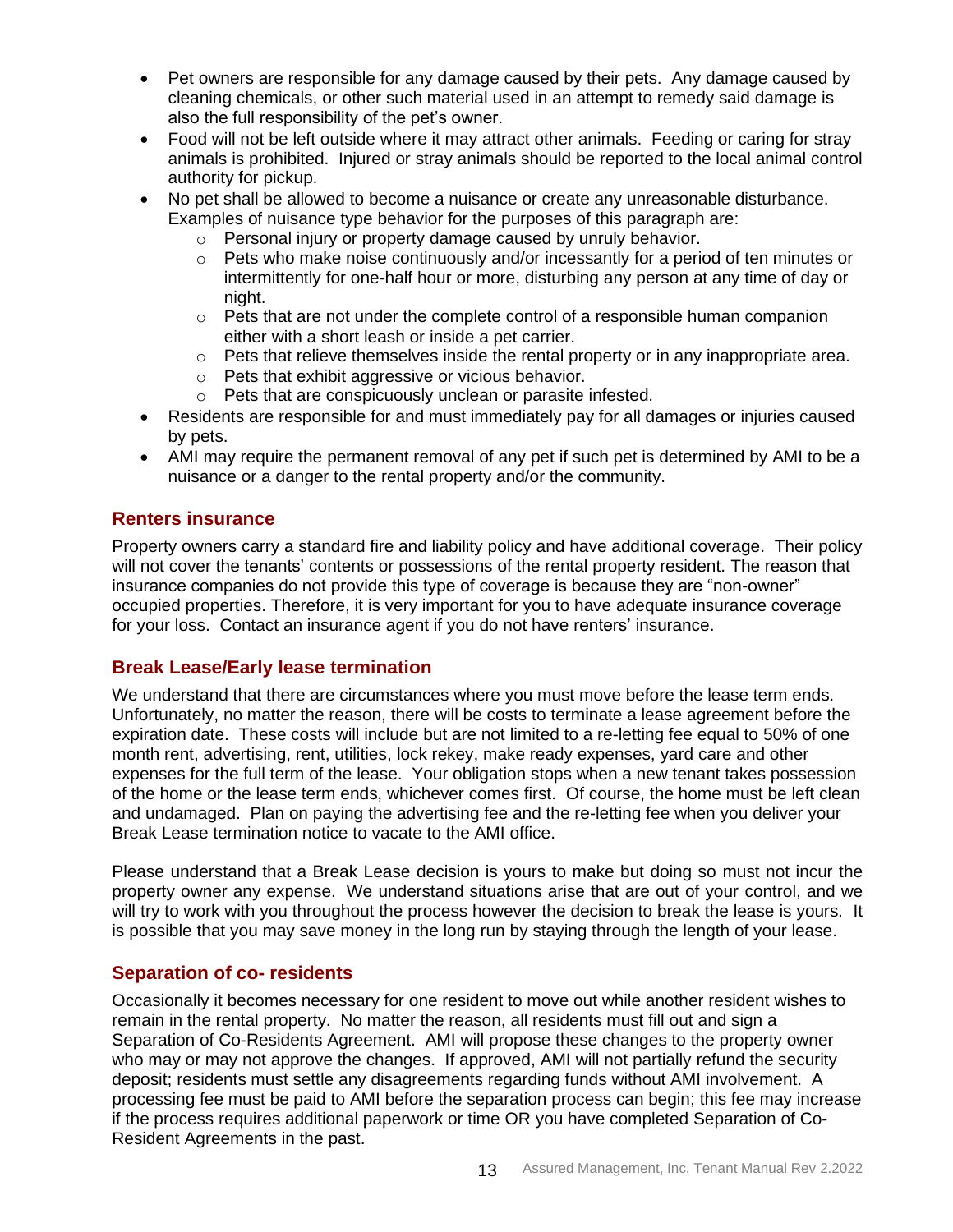By signing the Separation of Co-Residents Agreement vacating residents agree to be released from the existing lease and agree to give up right, title and interest to the security deposit. Remaining residents agree to be re-qualified and to sign a replacement lease agreement that may include increased rent or increased security deposit. The existing lease remains in full force and effect until a replacement lease agreement has been signed by all parties.

## **MAINTENANCE AND CARE OF THE PROPERTY**

## <span id="page-13-1"></span><span id="page-13-0"></span>**Getting to know your residence**

When you move into a rental home, it is helpful to know where important items are located. Take the time to know or locate the:

- Main circuit breaker in the event power goes out
- Gas shut off valve turn off during emergencies/disasters for safety
- GFI plug(s) so you can check them if your plugs or appliances in the bathroom, kitchen, patio, or garage fail to work
- Electric and/or gas meters to check your utility bills
- The main water shutoff valve in case of major flooding
- Water shutoff valves below the sinks and behind toilets in case of water leaks
- Method of cleaning for the oven so you use the right products
- Controls on the stove/oven
- Whole house or attic fan (if applicable) should not be used without open windows, see How to Operate Whole House Fan via [www.assuredrpm.com](http://www.assuredrpm.com/) Tenant Resources.

**The location of these items may be found in the move in condition report. If you are uncertain about any of the above items, contact your AMI management team for help.**

## <span id="page-13-2"></span>**Tenant maintenance responsibilities**

You are responsible for the maintenance of the rental home in that you must notify AMI of any damage to the property or of poor performance of any vendor sent to maintain the property. Your responsibilities include but may not be limited to:

- Replacing smoke alarm and carbon monoxide detector batteries
- Reporting non-functioning smoke alarms and carbon monoxide detectors immediately if batteries do not solve the problem
- Replacing light bulbs with the correct size and type. If your light bulbs are burning out too quickly confirm you are using the correct wattage for the fixture. If you are unsure, replace the bulb with a lower wattage bulb. Confirm any replacement lightbulbs will match the aesthetics of the bulb that is being replaced.
- Replacing furnace filters and/or air conditioner filters, if applicable, every 3 months, and every month if there is a pet in the property
- Replacing ice maker filters every 6 months, if applicable.
- Reporting all necessary repairs
- Keeping all sewer and drain lines clear
- Professional steam cleaning and spot cleaning of carpets while residing in the property
- Normal insect control, including but not limited to spiders, flies, ants, and wasps.
- Normal rodent control, including but not limited to mice
- Landscape cleanup if a service is not provided
- Reporting lack of landscape cleanup if a service is provided in your rental agreement
- Landscape care and watering (see Lawn Care Information section for detailed information).
- Reporting malfunctioning irrigation systems or sprinklers, even if it is the responsibility of an association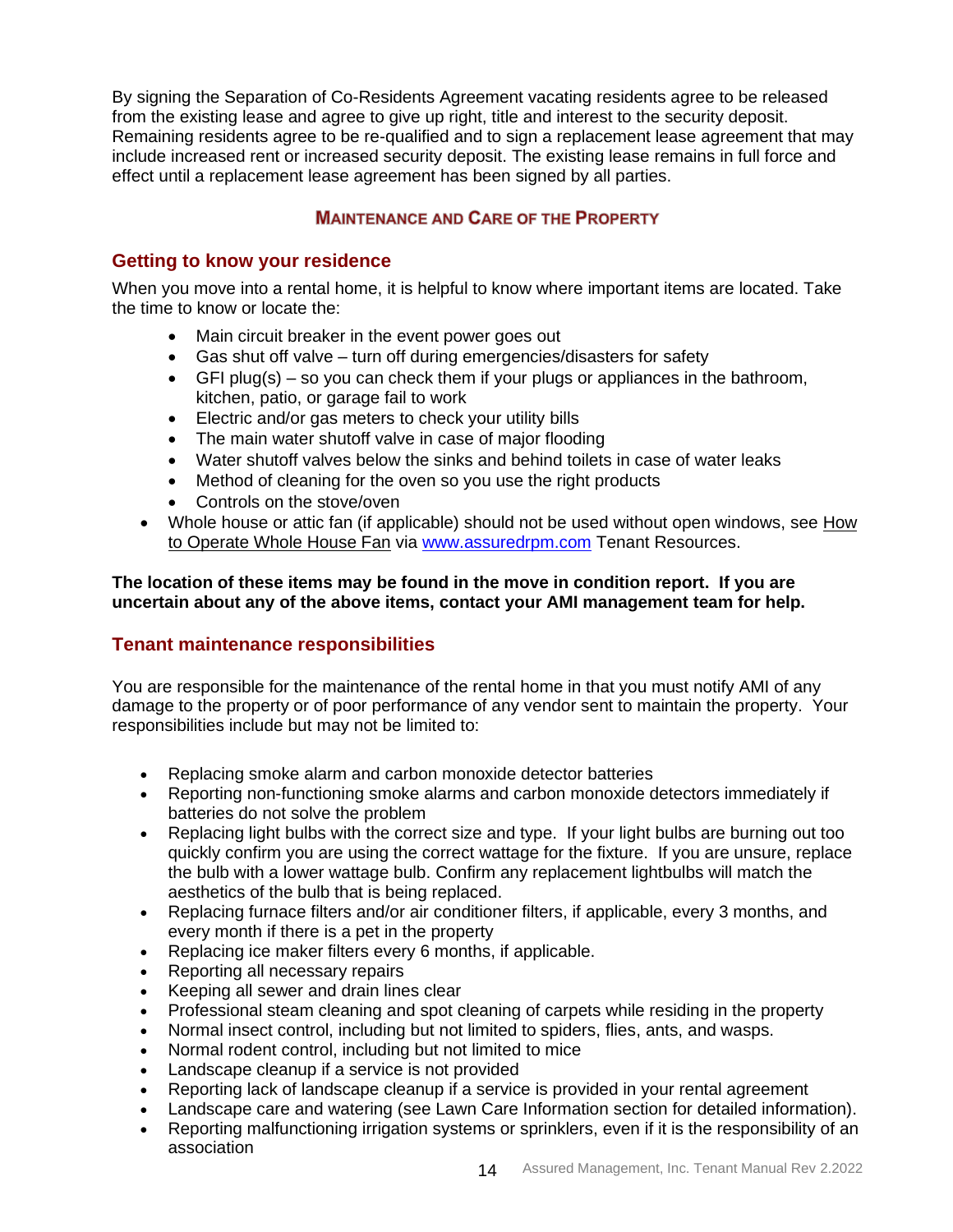- **Removing hoses from outside faucets during the winter due to outside temperature falls below freezing. Damaged caused by leaving a hose attached during cold weather will be a charge to the tenant.**
- Allowing interior water faucets to drip *slightly* during extreme cold weather to prevent freezing (See Very Cold Weather and Frozen Pipe Prevention Tips section of this manual for additional cold weather tips)
- Removing snow and ice from sidewalks, driveways, balconies, decks, patios, and other areas where snow and ice is not removed by others.
- Disposal of all garbage in the proper receptacles and using the weekly pick-up service
- Disposal of animal feces on the property even if you do not have a pet
- If the residence has a fireplace, use caution and care when operating the fireplace and disposing of ashes or coals. Do not dispose of coals from the fireplace until they have cooled outside in a metal container for a week.
- Check to see if damper is open before starting a fire in the fireplace.
- Disposing of toxic waste properly in accordance with local and county laws

## <span id="page-14-0"></span>**If there is an emergency**

A maintenance emergency is uncontrolled running water, no heat, sewer line blockage or electrical sparking. The locations of the breaker box, main water shut off and furnace shut off are listed in the move in condition report. We cannot issue a work order after hours or on the weekends for appliance repair or a non-emergency repair.

- Emergencies causing immediate danger such as fire, call 911
- Emergencies involving gas call the gas company and if necessary, 911
- Emergencies involving IMMEDIATE electrical danger, call the utility service or 911.
- After contacting one of the above sources, then call the AMI office and report the problem.
- Emergencies such as backed up plumbing and flooding:
	- o During normal office hours, call 720-575-7299
	- o After hour emergencies, call 720-575-7338
- An emergency is NOT lack of air conditioning, but AMI recognizes this is important and will make it a priority with vendors to have the a/c working as soon as possible.
- Non-working water heater, non-working refrigerator, frozen pipes, are examples of items not considered emergencies.

## <span id="page-14-1"></span>**Emergency and disasters**

You will find an Emergency Checklist online – [www.assuredrpm.com](http://www.assuredrpm.com/) under Tenant Resources that has items to do before and during an emergency/disaster.

There are different emergencies

- Maintenance emergencies:
	- $\circ$  AMI outlined above in Section "If there is an emergency" what to do for emergencies such as fire, gas, electrical, flooding, etc.
	- o Please follow the maintenance instructions and call AMI when appropriate.
	- $\circ$  AMI requests that you treat the AMI staff courteously while under stress of the situation – we will do everything we can to help you as soon as possible.
- Area emergencies or disasters:
	- $\circ$  When major emergencies or disasters such as a hailstorm, tornado, blizzard, or some other force of nature occur, everyone experiences great inconvenience and difficulty. Remember this and be considerate of others and the degrees of different problems.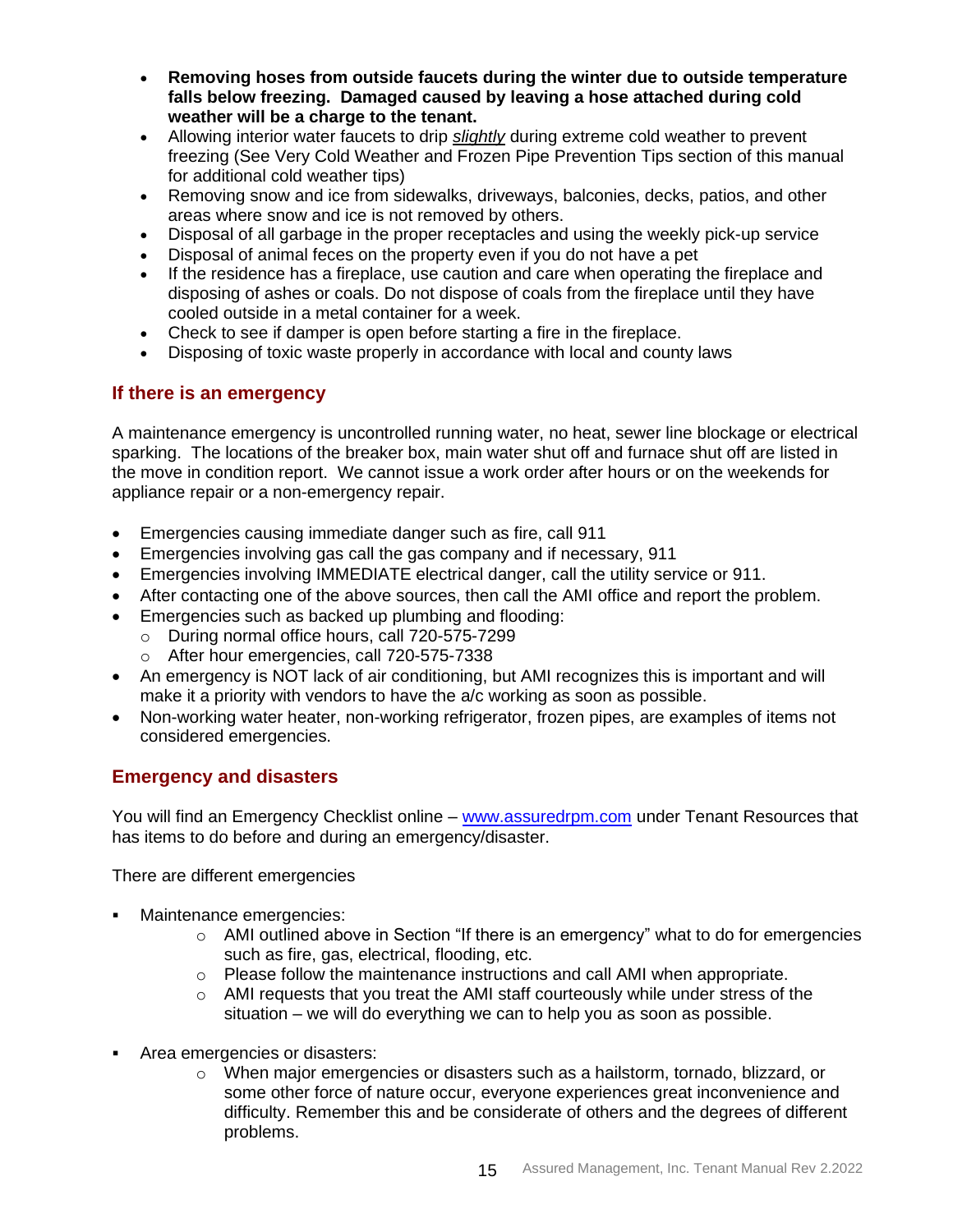- $\circ$  AMI requests that you call emergency services first in a disaster. Then notify the AMI office as soon as possible what has happened.
- o AMI will assign work orders based on priority.
- o When calling the AMI office, we ask you to be patient and calmly state what problems you are experiencing. We will handle the problems as quickly as possible.

## <span id="page-15-0"></span>**Before requesting maintenance**

Before completing a maintenance request, please read this trouble shooting section. Completing these steps can save you money! Tenants may be charged for a service call if the service person determines that the tenant failed to perform routine maintenance task as outlined below:

- 1. **Smoke Detector or Carbon Monoxide Detector won't work when tested:** Test with approved smoke detector smoke spray, replace battery.
- 2. **No power to plugs or switches:** Check and reset breaker panel. Check and reset all GFI outlets (located in kitchen, bathrooms, utility rooms, and garages). Check if plug works off a wall switch, try using a different outlet. (In addition, review item 17)
- 3. **Garbage disposal doesn't work:** When on, do you hear a buzz? If you do not hear a buzz, hit the reset button on the bottom of the disposal and test. If you hear a buzz, turn off disposal and unplug from wall. Mounted on the side of the disposal or side of cabinet may be an allen wrench. Put the wrench in the center shaft and twist back and forth (this unjams the disposal). Remove the object that is causing the obstruction, turn back on, and test. Repeat until the object is removed.
- 4. **No hot water:** Check thermostat on tank for proper temperature setting. Check that thermostat is not set to "vacation". Check and reset breaker in power panel. Check and reset button next to thermostat.
- 5. **Hot water is too hot:** Check thermostat on tank and turn down.
- 6. **Plumbing or fixtures leak:** Turn off water fixture, turn off water at supply line and notify Assured Management immediately
- 7. **Toilet is plugged:** Plunge and test.
- 8. **No heat:** Check thermostat and make sure to replace the replace batteries. Check that furnace covers are properly installed. Check and reset the breaker for the furnace. Check that a switch that looks like an ordinary light switch is turned on (located in or near the furnace room). Did you pay your utilities or issue an order to disconnect the utility?
- 9. **Dishwasher won't drain or isn't cleaning well:** clean food out of bottom of dishwasher and/or try selecting hottest water setting, use powdered dishwashing soap, run hot water in the sink so the dishwasher starts with hot water, fill the rinse additive compartment and check to see if the food tray needs to be cleaned or emptied.
- 10. **Dishwasher grinds or no water is coming in:** Turn off, if no water on the bottom pour two large glasses of water into the bottom and re-start. Try resetting the floater. The floater is under the bottom rack toward the front, it looks like a tiny upside-down bowl. Try moving the floater up and down.
- 11. **Refrigerator too warm or too cold:** Check thermostat in refrigerator is set correctly. Vacuum the back coil/grill.
- 12. **No Air Conditioning:** Check all circuit breakers. Clean and replace filter and test. Turn off for 24 hours (this helps if temperature was set too low and ice has formed inside the unit). Confirm that weeds, long grass, brush is cleared away from the condenser. Note: Review Central Air Conditioning Tips and Tricks via [www.assuredrpm.com,](http://www.assuredrpm.com/) Tenant Resources.
- 13. **No Electricity:** Check all breakers, flip them hard to the OFF position and then hard to the ON position, and check all GFI in bathrooms, kitchens, laundry room, and garage. Call Xcel Energy 1-800-895-4999.
- 14. **Stove not working:** Check breaker, flip it to the OFF position and then to the ON position. Unplug and plug back in. Burning smell or burners not working after cleaning, use a cotton swap in the burner receptacle to remove any debris or cleaning product that may be there. Oven not working, make sure the timer is not set OR set to cleaning mode.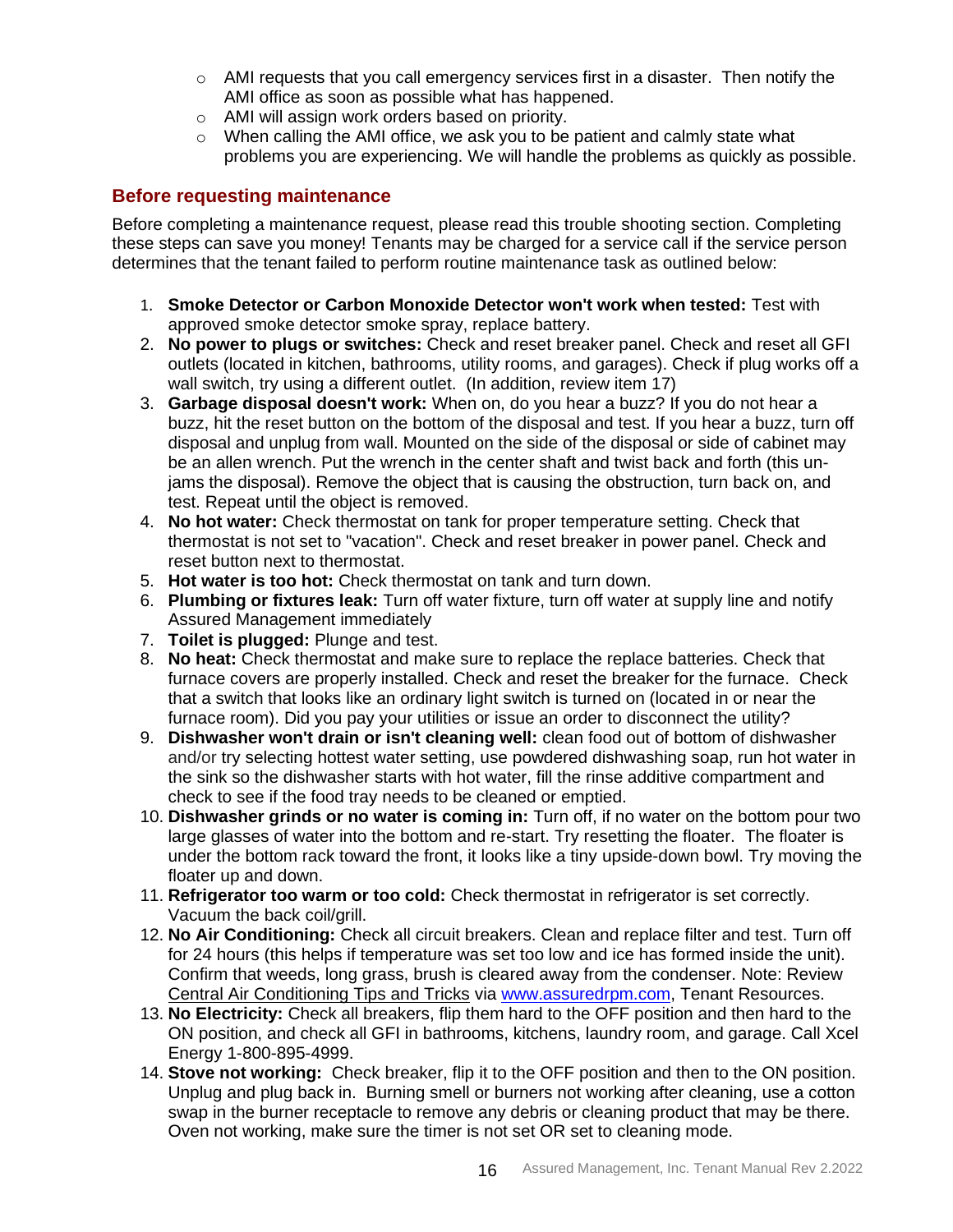- 15. **How to light a gas fireplace**: Review Fireplace Lighting Tips via [www.assuredrpm.com,](http://www.assuredrpm.com/) Tenant Resources.
- 16. **Garage door opener not working correctly**: Change the batteries in the remotes. Check the placement and cleanliness of the photo eyes. The photo eyes are generally located on both of the door tracks near the floor and are easy to knock against when entering or exiting. Adjust the eyes until both units have steady lights. Dust and cobwebs can cause the eyes not to send or receive signals.
- 17. In older homes you may not be able to run multiple appliances on one outlet without tripping a breaker (example: microwave and toaster OR hair dryer and curling iron).

#### <span id="page-16-0"></span>**Maintenance request**

It is important that maintenance items are reported. It is also important for you to notify AMI if a vendor does a poor job or does not complete a requested repair.

For maintenance issues or repairs, submit a work order by logging in to your Property Meld account. You can also go to our website [www.assuredrpm.com,](file://///ami-p01-l01.ami.local/network/Documents/Tenant/Tenant%20Manual/www.assuredrpm.com) click on the "Repair Request" link at the top of the page to be directed to Property Meld. To keep costs down; please wait until you have a list of several non-emergency maintenance requests. Remember if you or your guests have caused the damage, you will be charged for the repair.

If you request maintenance, understand our vendors are required to make appointments with tenants. AMI does not give vendors keys to the rental home EXCEPT if authorized by the tenant at the time of scheduling with the vendor (make sure you understand if vendor charges to pick up a key) OR for some preventative maintenance including but not limited to lawn sprinkler turn on/shut off.

Be certain to call the AMI office and/or notify the vendor as soon as possible if you are unable to make a scheduled appointment. Failure to be at a scheduled appointment may result in a charge to you.

If you are not contacted by a vendor or repairperson within 5 to 7 business days please send an email to [maintenance@assuredrpm.com](mailto:maintenance@assuredrpm.com) to notify our office that the vendor has not made contact. An AMI management team member will contact the vendor and notify you of the cause of the delay.

If the problem continues after a recent repair has taken place and there continues to be a problem, notify AMI and state there was a recent repair but there is still an issue. **Recent repair** (including drain clean and pest control) means **within 30 days**. Failure to report an unsolved recent repair that results in further damage or expense may result in a tenant charge.

#### <span id="page-16-1"></span>**Very cold weather and frozen pipe prevention tips**

\*Frozen Pipes are not considered an emergency.

One of the hazards of winter that a lot of people have experienced is frozen water pipes. Since water expands as it freezes it creates tremendous pressure on the pipes, which in turn can cause them to break and damage your home. During cold weather, take preventive action:

- **Removing hoses from outside faucets during the winter due to outside temperature falls below freezing. Damaged caused by leaving a hose attached during cold weather will be a charge to the tenant.**
- If the property has a garage, keep the garage doors closed if there are water supply lines in the garage.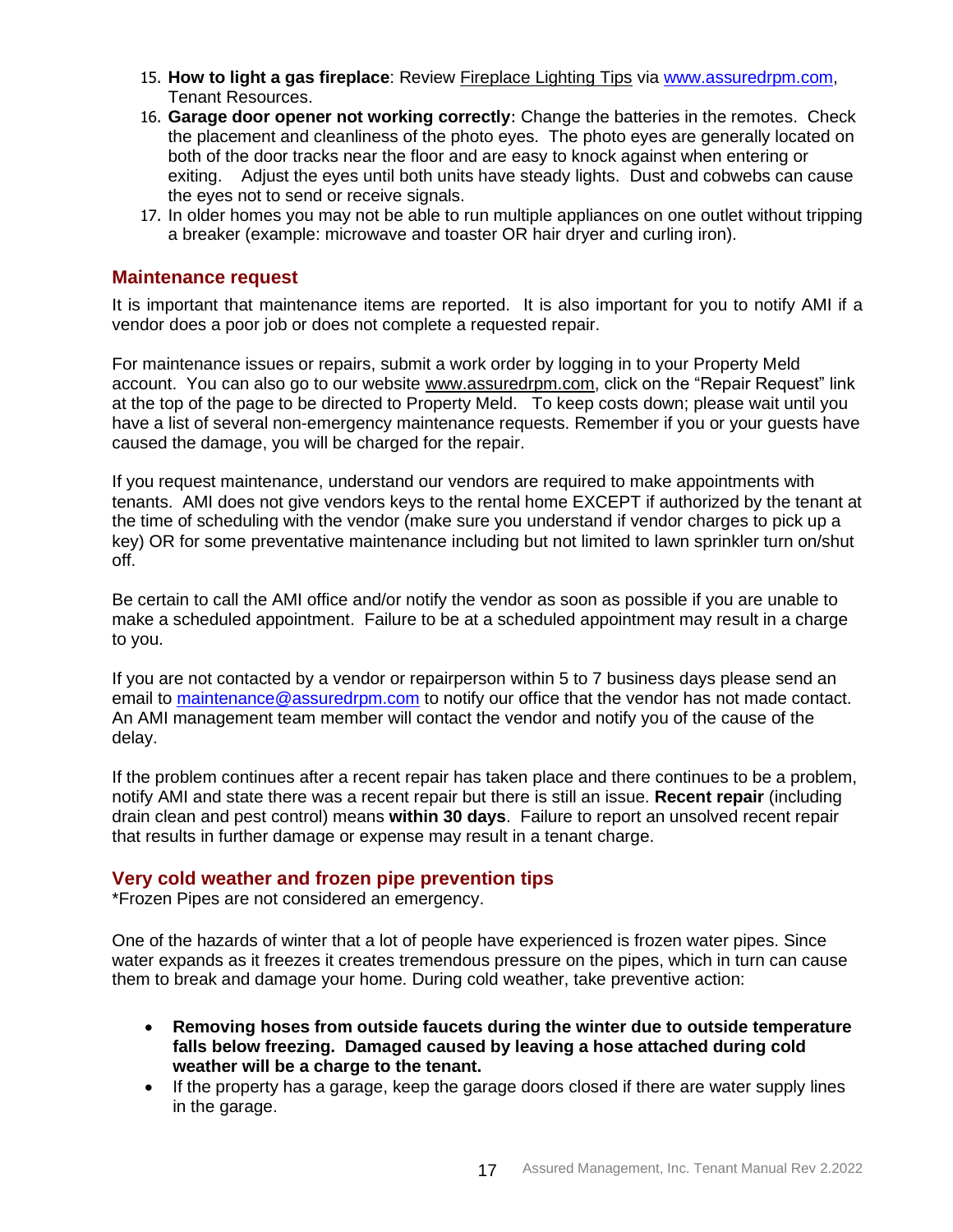- Open the kitchen and bathroom cabinet doors to allow warmer air to circulate around the plumbing.
- When the weather is very cold outside, let the cold water drip from the faucet served by exposed pipes. Running water through the pipe - even at a trickle - helps prevent pipes from freezing because the temperature of the water running through it is above freezing.
- Keep the thermostat set to the same temperature both during the day and at night.
- If you will be going away during cold weather, leave the heat on in your home, set to a temperature no lower than 55ºF.

If you suspect the pipes are frozen, follow the steps below to thaw frozen water pipes safely and effectively. First diagnose where the pipe is frozen. Start by turning on every faucet in the house, including the bathtub faucets. This will help you determine the area of the blockage. If the water in the kitchen sink is frozen but the water in the bathroom sink works, then you are probably dealing with an isolated problem. Once you have figured out which faucet contains the frozen line, turn off all other faucets.

- Step one: Locate the main water shut-off valve, which could be in the basement, the garage, or outside by the foundation (refer to your Move in Condition report) and turn off the water supply to the house. If there is no shut-off valve, you may have to turn the water off at the meter itself. It is important to shut off the water prior to thawing the pipes as a pipe may already have broken under the extreme pressure caused by the frozen line.
- Step two: Now that the water is turned off, there are a few options to thaw the pipe. One is to use towels soaked in hot water. Wrap the frozen pipe with hot, wet towels and pour on additional hot water until the pipe has completely thawed. If the hot towel approach won't work, a hair dryer or heat gun may be the next solution. Turn on the dryer or heat gun and work up and down the length of the frozen line. Once the water starts to thaw and trickle from the faucet, you can turn the main water supply back on. Keep working with the heat source and keep the water faucet turned on until full water pressure is restored.

If every faucet in the house is frozen, you are probably dealing with a frozen main water line that supplies water to the house. Turn on all faucets in the sinks and bathtub and turn off the main water supply. Follow the suggestions in step two (above) but apply the heat directly to the pipe that enters the house.

Never use a heat source with an open flame such as a blowtorch or propane heater to thaw a frozen water line as an open flame in a home can present a serious fire hazard as well as the possibility of exposure to carbon monoxide poisoning. Also, excessive heat from a blowtorch applied to a frozen pipe can cause the water inside the pipe to boil and possibly explode.

## <span id="page-17-0"></span>**Maintenance reimbursement**

Generally, AMI assigns a vendor to perform work requests in your residence. However, if you have contacted AMI and requested to perform a minor maintenance item and AMI has agreed to reimbursement:

- Pay the bill and send the receipt to AMI. AMI will review and reimburse/credit the amount due to you.
- Do NOT deduct the amount from the rent.

## <span id="page-17-1"></span>**Maintenance survey**

As part of our agreement with the rental property owner AMI will schedule an annual Maintenance Survey. Occasionally more frequent walk-through visits of your rental home may be necessary. You will be notified in advance that we will be conducting a routine interior and exterior survey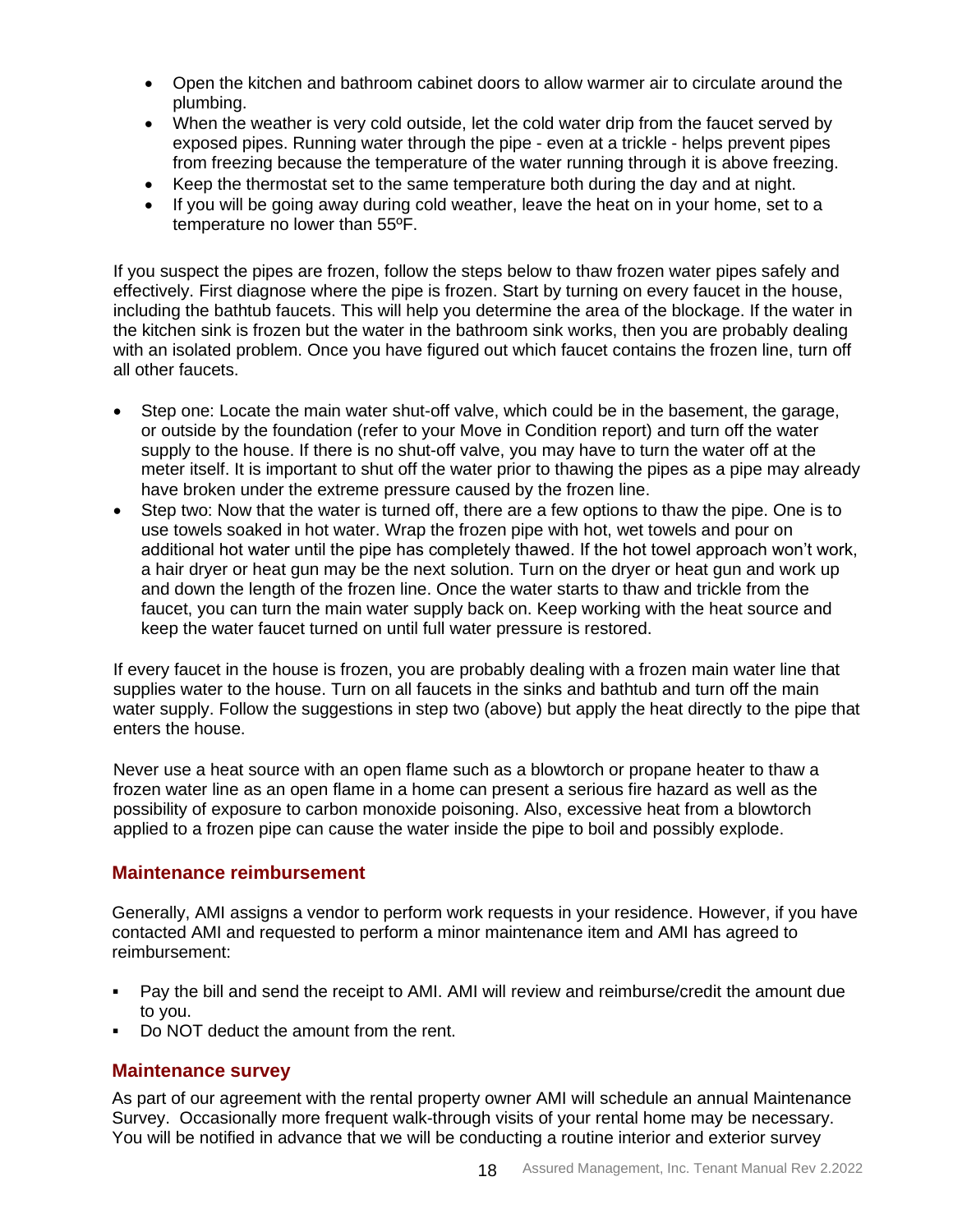(which includes taking photos) of the rental property. During the survey we will be checking for plumbing leaks, checking the status of smoke and carbon monoxide detectors, checking for potential hazards and any necessary maintenance items. Verification of all terms and conditions of the lease will also be noted.

Please understand that this survey is not meant to make you feel uneasy or to invade your privacy. We are checking for any maintenance items that need immediate attention as well as any issues that may need to be addressed at the next turnover (when you move out) to allow the property owner time to plan. This is a service we provide to our owners, but we like to think that it helps the tenants too as there are small repairs that can be caught during the survey, repaired and the tenants don't need to deal with the issue. The photos are taken only to capture the condition of the property for the owners who don't get to see their investment property.

#### <span id="page-18-0"></span>**Preventative maintenance vendors**

While you are responsible for the maintenance of your rental home, the property owner may have authorized AMI to send a vendor to perform various, seasonal preventative maintenance services in your rental home. Preventative maintenance may be done once or twice each year depending on the property owner's instruction and the nature of the service. Typical preventive maintenance may include but is not limited to heating and cooling systems, yard watering systems, evaporative coolers, drain lines, lawn care and fire extinguishers. Refer to your Move in Condition Report to see if the property you rent is scheduled to receive one or more preventative maintenance services.

#### <span id="page-18-1"></span>**Lawn care**

Check your Move in Condition report for to determine your specific lawn care responsibilities. Be sure to maintain the landscaping in satisfactory condition or AMI will hire vendor to maintain the landscaping at your expense.

- **Fertilizing**—Fertilization in March through June is highly recommended, with a fertilizer that contains a mixture of quickly and slowly available nitrogen sources. Fertilizer applied before watering is allowed will not cause a problem for lawns because spring precipitation and watering, once it is allowed, will cause nutrients to be released into the turf.
- **Mowing**—Set mower height at 2 1/2 to 3 inches and mow at the same height all growing season. Mow often - avoid removing more than 1/3 of the grass height. Keep your mower blades sharp to avoid damaging the turf.
- **Aeration**—Core holes 2-3 inches deep provide the greatest benefit, but even shallower holes help to enhance water infiltration.
- **Weed control**—pre-emergent herbicides for prevention of crabgrass, foxtail and other weeds recommended.
- Watering Begin as soon as authorities permit in the spring. Watering less often means more efficient water use because of less loss to evaporation. It can also reduce the number of weeds that appear in the lawn. Do not apply all the water in a short period of time to avoid runoff. In most cases it is more effective to apply only a portion of the water and move the sprinkler to another section of the lawn. A sure sign that turf needs water is a wilted appearance; one characteristic is "footprints"; footprints on the lawn that do not disappear within an hour. This characteristic is soon followed by actual wilting, where the turf takes on a grayish or purple-to-blue cast. If only a few such spots regularly appear in the same general location, spot water them to delay watering the entire lawn for another day or so. It is important that the turf not be allowed to become overly drought stressed between watering. This weakens the turf and makes it more susceptible to insect and disease damage and to weed invasion. Water 2.25 inches per week, between 6 p.m. and 10 a.m.
- **Over seeding**  May be done in late fall or early spring with good results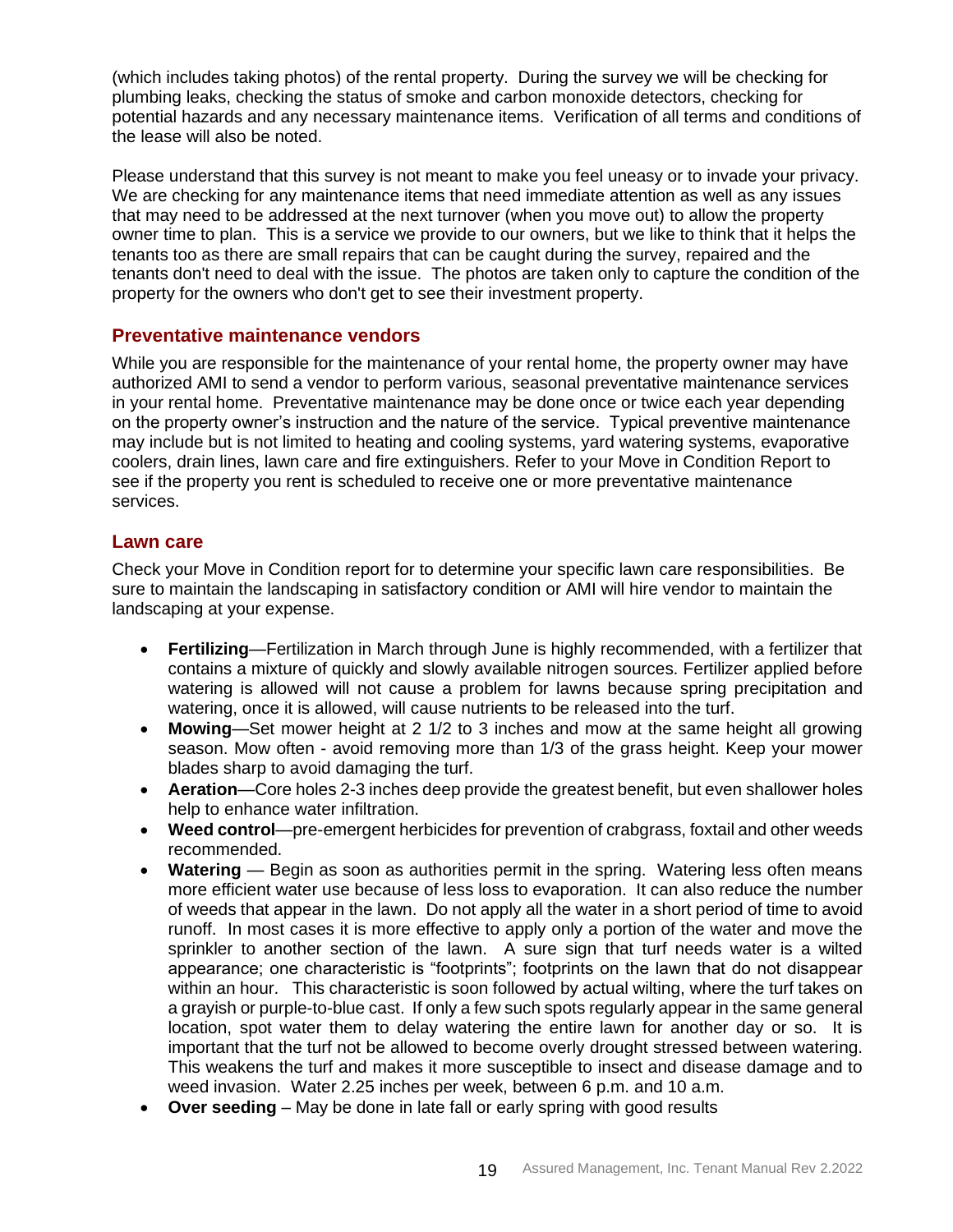## <span id="page-19-0"></span>**Preventative maintenance**

- Drains
	- $\circ$  For a great once-a-month drain cleaner, pour 1/2 cup baking soda into the drain, follow with 1/2 cup white vinegar -- it will foam. Cover and let sit 30 minutes and then flush with cool water.
	- $\circ$  For stubborn, slow-running drains, pour 1-cup baking soda and 1-cup salt down the drain. Follow this with 2 quarts boiling water. Let sit 30 minutes, and then flush with cool water.
	- o DO NOT put diapers or sanitary products in the toilet.
	- o DO NOT dispose of grease in the sink or toilet.
	- $\circ$  DO NOT put baby wipes, sanitizing wipes, paper towels, rags or other non-biological items into the toilet or the drain lines.
	- $\circ$  DO NOT flush anything except toilet paper even if the packaging may say a product is flushable.
	- o Do a clog preventing flush halfway through use.
	- o Add a strainer or screen over the drains
- Garbage disposals
	- $\circ$  Only use the garbage disposal to clear the sink and after using the dishwasher
	- o Grinding a small amount of ice will help keep the disposal clean.
	- o Baking soda or lemon or lime will help remove smells.
	- $\circ$  Run cold water while the disposal is in use to help keep the motor cool and keep waste floating down the drain. Run water for at least 30 seconds after noise of grinding has stopped.
	- $\circ$  Most disposal problems result from tenant negligence or error such as dropping utensils or coins down into the disposer. If this happens it is a tenant charge.
	- o DO NOT put bones, potato skins, popcorn kernels, hard fruit seeds, corn husks, celery or a large amount of any food waste into the disposal.
	- $\circ$  DO NOT put uncooked fat off meat into the garbage disposer. Don't pour liquid fats down garbage disposal or drain line; solidify in empty tin can in refrigerator & dispose of in the trash instead.

# <span id="page-19-1"></span>**Tenant renovations, alterations**

Play-sets, swing-sets, trampolines, above ground pools, hot tubs are all prohibited. The lease agreement prohibits tenants from doing any repair, renovation, alteration or introducing any of the items listed above without specific, written permission to do so. If you do want to make a special request:

- Submit the request in writing before installing the item or making any changes
- Do not proceed until you are notified by AMI
- AMI will consult the owners to see if the request is acceptable to them
- If the request is acceptable to the owner, tenants must do one of the following prior to vacating the property:
	- $\circ$  Leave the alterations if this is part of the owner's condition to accept the item, alteration/repair
	- $\circ$  Return the property to its original state if this is part of the owner's condition to accept the item, alteration/repair and pay for any necessary repairs to restore the alteration/repair to its original state including returning any grass, lawn or landscaping to the original condition
	- o Sign an AMI agreement regarding the item, alteration/repair.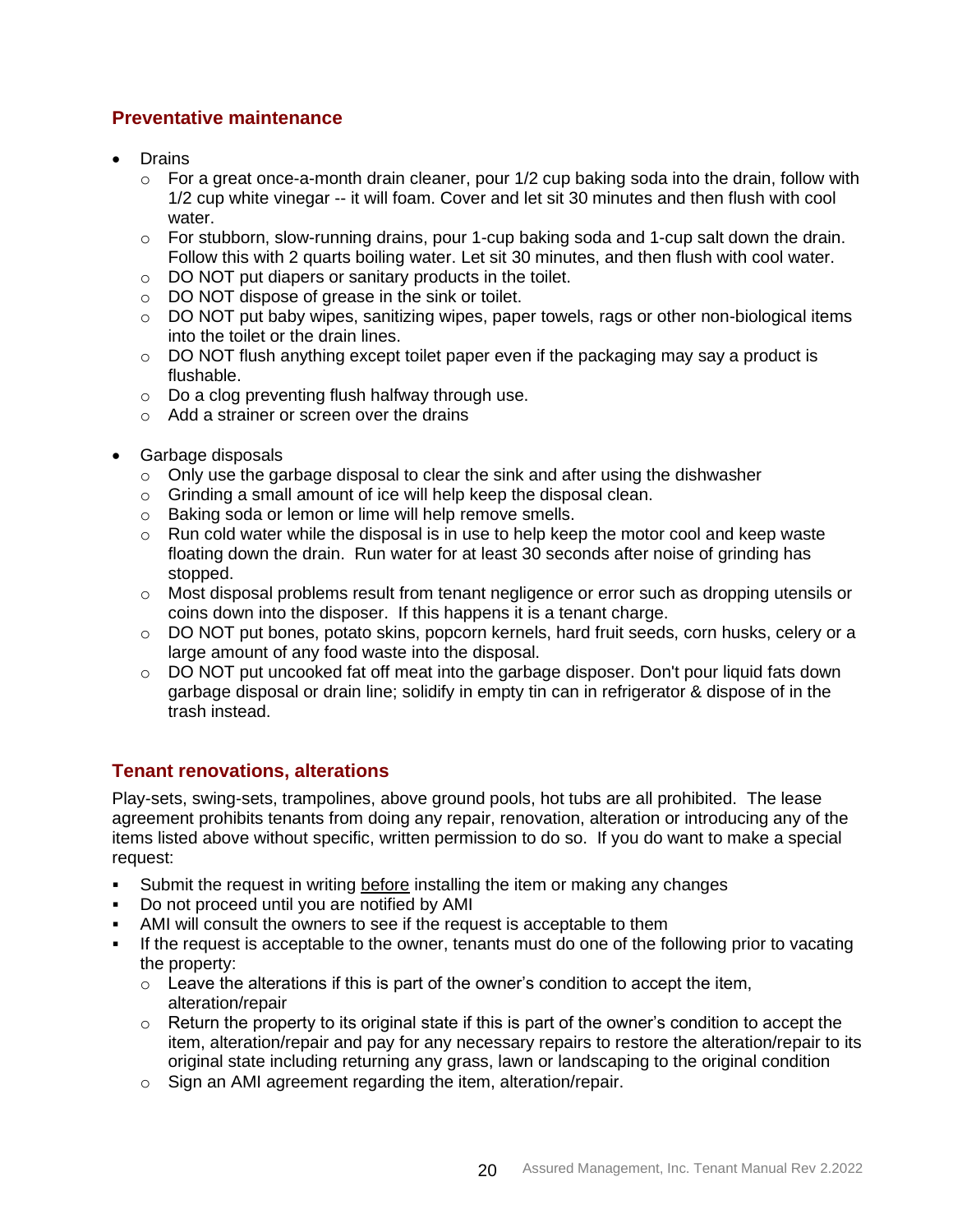# <span id="page-20-0"></span>**Energy saving tips**

Saving water is important for the environment and can mean a lower utility bill for your residence as well:

- Always report water leaks to AMI as soon as possible
	- o Report water dripping under sinks
	- o Running toilets are big water wasters
	- o Report malfunctioning sprinklers
	- o Report standing pools of water
	- o Report malfunctioning water appliances such as dishwashers and washing machines that come with the property
- Run the dishwasher when it is fully loaded.
- Check water hoses on washing machines for leaks; use steel braided hoses.
- Adjust the water level to match the load, using less water for small loads.
- Avoid letting the water continually run while shaving, brushing your teeth, or washing your face
- Be sure your water heater temperature is set properly. Note: do not turn the water heater up to "high" this is a dangerous temperature level.
- Counsel all children on how to prevent wasting water.
- Do not "over water" landscaping.

To lower air-conditioning bills:

- During warm or hot months, close the windows and doors to your home early in the day to "keep cool air in," particularly when the air-conditioner is running.
- Close window coverings on the sunny side of the house during different times of the day; this can lower the temperature dramatically.
- Replace the air filter often and with the right size, at a minimum of every three months, monthly if you have pets. A clean filter helps the air-conditioner to run more efficiently.
- When leaving your residence, turn the air-conditioner up a few degrees, a closed house without activity normally stays cooler. This is particularly important when going on vacation.
- There is no reason to keep the residence in a frigid state while you are gone, but do not turn the air  $\frac{df}{dx}$  on very hot days – it will only take longer and more energy to cool down.
- Hose down the outside condenser once a month or more to remove dirt and debris from the coil. If there is a cottonwood tree or other floating seed plant nearby, hose it down every few days, until the seeds are no longer flying. Remember if it is early in the season to disconnect the hose in case of a weather change.

To lower heating bills:

- During the cooler months, keep all windows and doors tightly closed.
- Use a "reasonable" level of heat in the residence. Sometimes, turning down the heat just a few degrees can reduce an energy bill.
- Do not turn the heat completely off. It will take more heat for a cold house than it will save. In addition, this could cause pipes to freeze, which will cause more problems.
- If there is a fireplace, close the damper if you are not using it, but please be sure to open the fireplace damper if you do start a fire.
- Replace the furnace filter often, at a minimum of every three months. A clean filter helps the furnace to run more efficiently.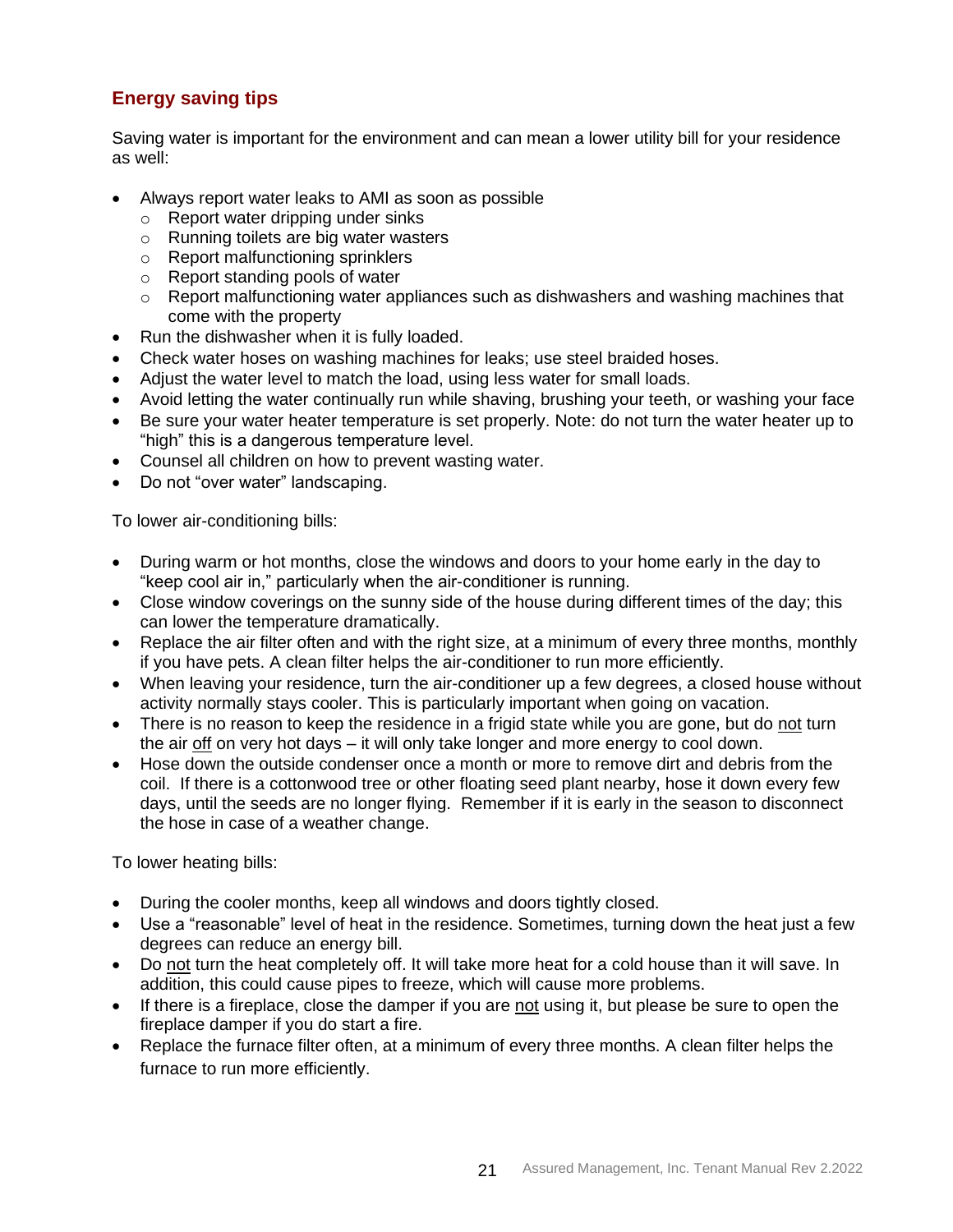# <span id="page-21-0"></span>**Safety tips**

The safety of you and your family is important to AMI and many things can affect it. Here are some tips to follow:

- Unplug all heat-producing appliances like toasters, irons, and coffee makers when they are not in use to prevent fire hazards.
- Never leave a stove or oven unattended; turn off all stove and oven appliances when you leave the house.
- Never leave heating pads and electric blankets on indefinitely and turn them off when you leave the residence to prevent fire hazards.
- Never leave water running unattended in a plugged bathtub or when leaving the residence.
- If you have an upstairs bathroom and you see water in the ceiling below, particularly in a light fixture, report the leak immediately to AMI.
- Do not operate electrical appliances while standing or sitting in water.
- Avoid using blow dryers, curling irons, radios, TVs, or other appliances while in a bathtub or over a sink filled with water.
- If you have small children, use child protector plugs when you are not using outlets
- Do not overload extension cords with too many appliances.
- Place lamps on level surfaces and use the correct wattage.
- Avoid running extension cords over walkways, under rugs, or any other place that could cause tripping.
- If you suspect an electrical problem, report it to AMI immediately.
- Do not remove smoke alarms, particularly if they are beeping. Smoke alarms are for safety and removing them can endanger all residents and guests. Change the batteries if needed.
- Do not allow children to leave toys on walkways and sidewalks.
- Replace outside light bulbs so you can utilize lights properly when it is dark.
- Report any exposed tree roots to the AMI office.
- Keep a portable fire extinguisher in the kitchen and the garage; they are available in hardware supply stores.
- If you use a grill or BBQ, use common sense, never leave grills unattended.
- If you have a fireplace, be sure to store hot ashes and coals away from the residence. Do not place ashes in garbage receptacles unless certain they are cold.
- Do not store fireplace wood against the residence.
- Always be certain the damper is open before starting a fire in the fireplace.
- Do not build "roaring" fires in the fireplace; build reasonable fires suited to the size of the fireplace.

# <span id="page-21-1"></span>**Holiday tips**

Everyone enjoys the different holidays, but it is important to exercise care during the celebrations.

- Hang lights and decorations carefully and noninvasively.
- Only use lights and decorations during holiday seasons; remove them immediately when the season ends.
- Dispose of holiday trees properly; never burn them in a fireplace.
- If you use extension cords, do not overload, do not staple them to the residence, and if outside, use only cords approved for outside use.
- Never leave holiday lights on when leaving your residence to avoid fire danger.
- Fireworks are illegal in most cities and counties in Denver and surrounding areas.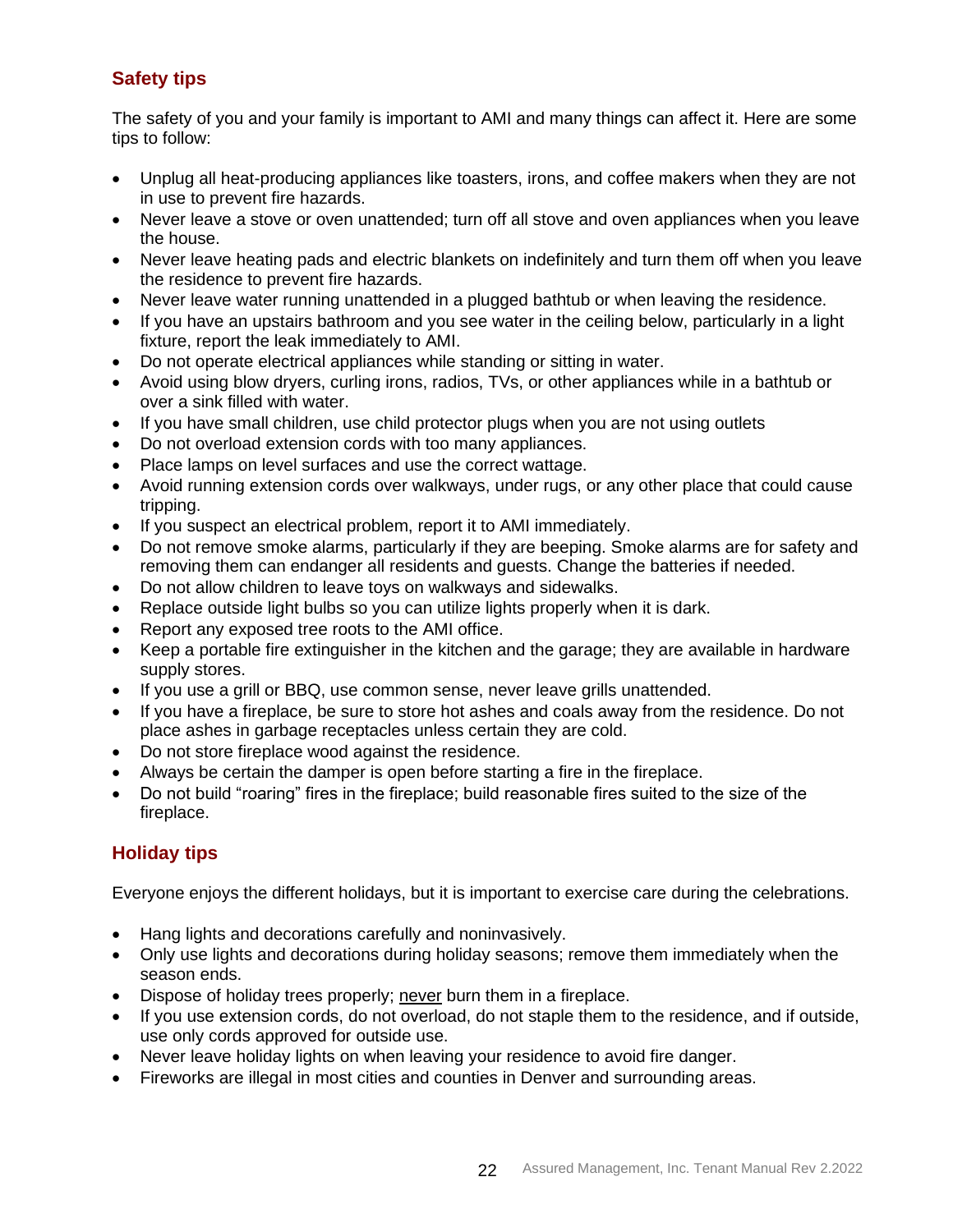## <span id="page-22-0"></span>**Rental Homes Built Prior To 1978**

The following tips were copied from the EPA's website.

- Regularly check your home for chipping, peeling, or deteriorating paint, and address issues promptly without excessive sanding. If you must sand, sand the minimum area needed, wet the area first, and clean up thoroughly.
- Regularly check all painted areas that rub together or get lots of wear, like windows, doors, and stairways, for any signs of deterioration.
- Regularly check for paint chips or dust if you see some, remove carefully with a damp paper towel and discard in the trash, then wipe the surface clean with a wet paper towel.
- Wipe down flat surfaces, like window sills, at least weekly with a damp paper towel and throw away the paper towel.
- Mop smooth floors (using a damp mop) weekly to control dust.
- Remember to test for the presence of lead and lead hazards by a lead professional this will tell you where you must be especially careful.
- Here are more tips to help you reduce or prevent your family's exposure to lead dust. It's best to follow these steps weekly.

## <span id="page-22-1"></span>**Drug free housing**

AMI has a drug-free policy for tenants, and it is a requirement of your tenancy as outlined in your lease agreement. However, people can encounter drug problems from other residents from the lowest income neighborhood to the highest. We want you to be aware of signs of potential drug problems in any neighborhood.

- Do not approach a house or building if you smell a strong chemical odor. Report it to the authorities. Drug houses may contain volatile chemicals and can easily explode.
- Do not pick up abandoned purses, suitcases, filled bottles, or packages. People place "meth labs" in objects of many shapes and sizes. They are highly explosive and dangerous; report any unusual or abandoned object to the authorities. Do not attempt to examine it yourself.
- If you see constant pedestrian or vehicle traffic in your neighborhood at all times of the day and particularly at night, it could be a drug house, particularly if you observe high security precautions surrounding the property.
- First, report unusual and disturbing activities in your neighborhood to the authorities, and then notify AMI of your suspicions as soon as possible.
- Be aware and be alert a drug house or drug activities are a danger anywhere and to everyone.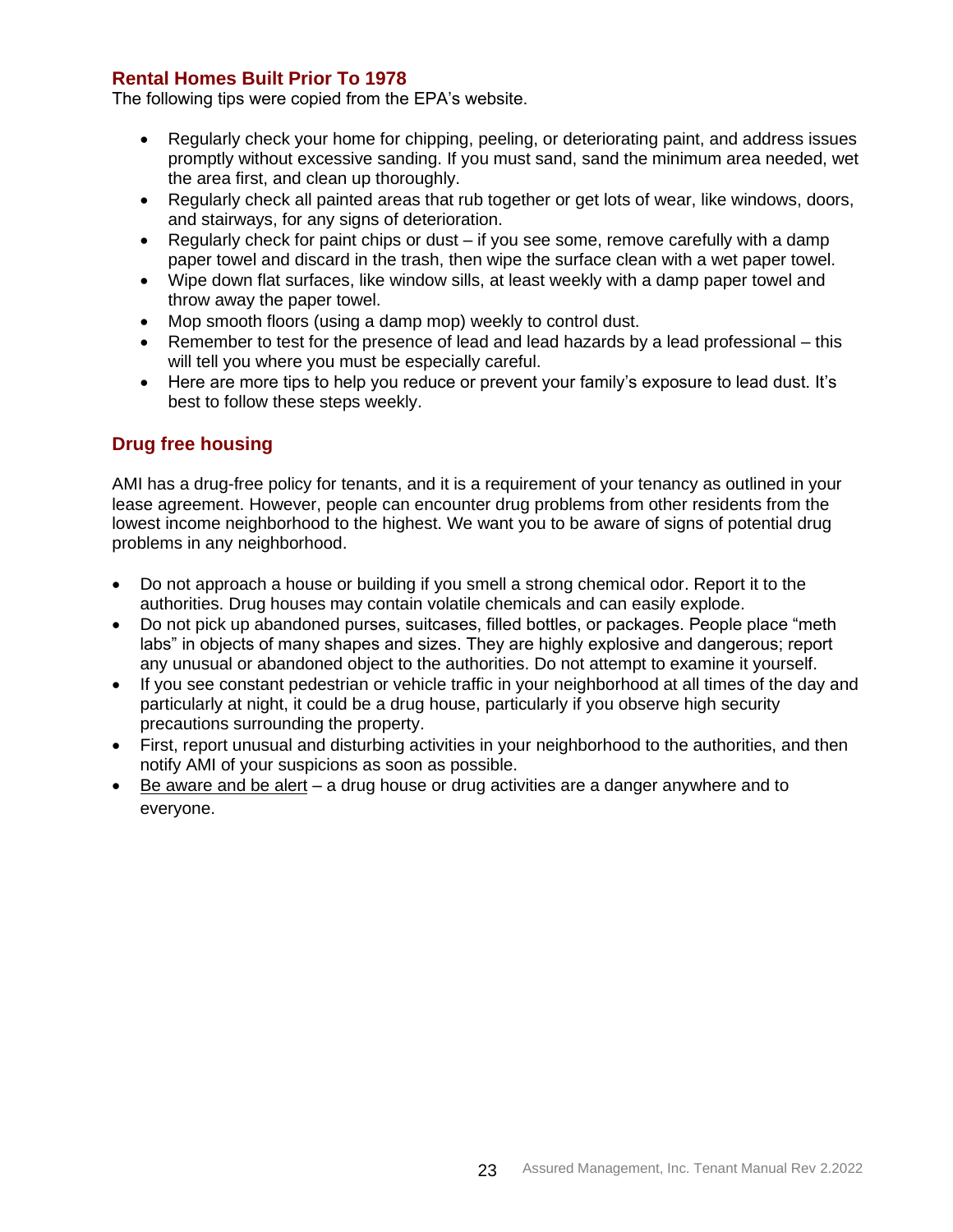# <span id="page-23-1"></span><span id="page-23-0"></span>**Before giving notice to vacate**

- AMI tenants are required to give 30-day written notice to vacate prior to moving.
- Check the lease agreement to see if you are eligible to give notice. You can give written notice 30 days before the last day of the lease agreement. If you are on month-to-month tenancy you can give notice 30 days before the end of the month you want to move out. A lease is a binding agreement for a set period, and you may still be bound to the lease.
- If you need to move and you are still committed to a lease period, please review section 11 or your Lease Agreement regarding the Lease Break clause. Also refer to page 13 of this manual.

## <span id="page-23-2"></span>**Giving your notice to vacate**

- The 30-day notice to vacate is due to AMI **on or before the 1st day of the month** for a move out by noon on the last day of the month. If your notice to vacate arrives after the 1<sup>st</sup> you will be responsible until the noon on the last day of the following month. **Example**: If we receive the notice to vacate on June  $5<sup>th</sup>$ , you are responsible until July 31<sup>st</sup>.
- AMI accepts notice to vacate via email, via your Tenant Portal, via the link on the AMI website, personal delivery, or mail. To guarantee AMI receives your notice on time you may wish to personally deliver any notice to vacate to our office.

## <span id="page-23-3"></span>**Once you have given your notice to vacate**

After the notice to vacate has been submitted, AMI will send a detailed email or letter which will include specific instructions as to what to expect during the notice period. Please also refer to the Move Out Planning Checklist on our website – [www.assurdrpm.com,](http://www.assurdrpm.com/) Tenant Resources to help you remember important details and avoid charges to your security deposit. Remember, AMI wants your move out to be a pleasant and successful process.

#### <span id="page-23-4"></span>**Rental references**

AMI does not provide rental history to other landlords or property management companies without your written permission. By giving your written notice to vacate you are giving AMI the authority to give out rental payment history and references. You will receive a detailed record of your tenancy to use as a future rental reference with your security deposit accounting.

## <span id="page-23-5"></span>**Your security deposit accounting**

AMI remits security deposit accounting and refund checks within 60 days of receipt of property keys in accordance with the state landlord/tenant law. Colorado law requires the security deposit refund check and accounting be sent via U.S. mail to your last known address. We must mail the check and the accounting to the home you just vacated unless we receive your forwarding address.

Our preference is to return your security deposit, for us to do that you need to leave the property in the same condition as noted on your Move in Condition report. You should find this report in the Documents file of your Tenant Portal. It is a good idea to take a moment and log-on to your account to print out a copy of your move in report and to carefully follow the move out planning checklist found on our website.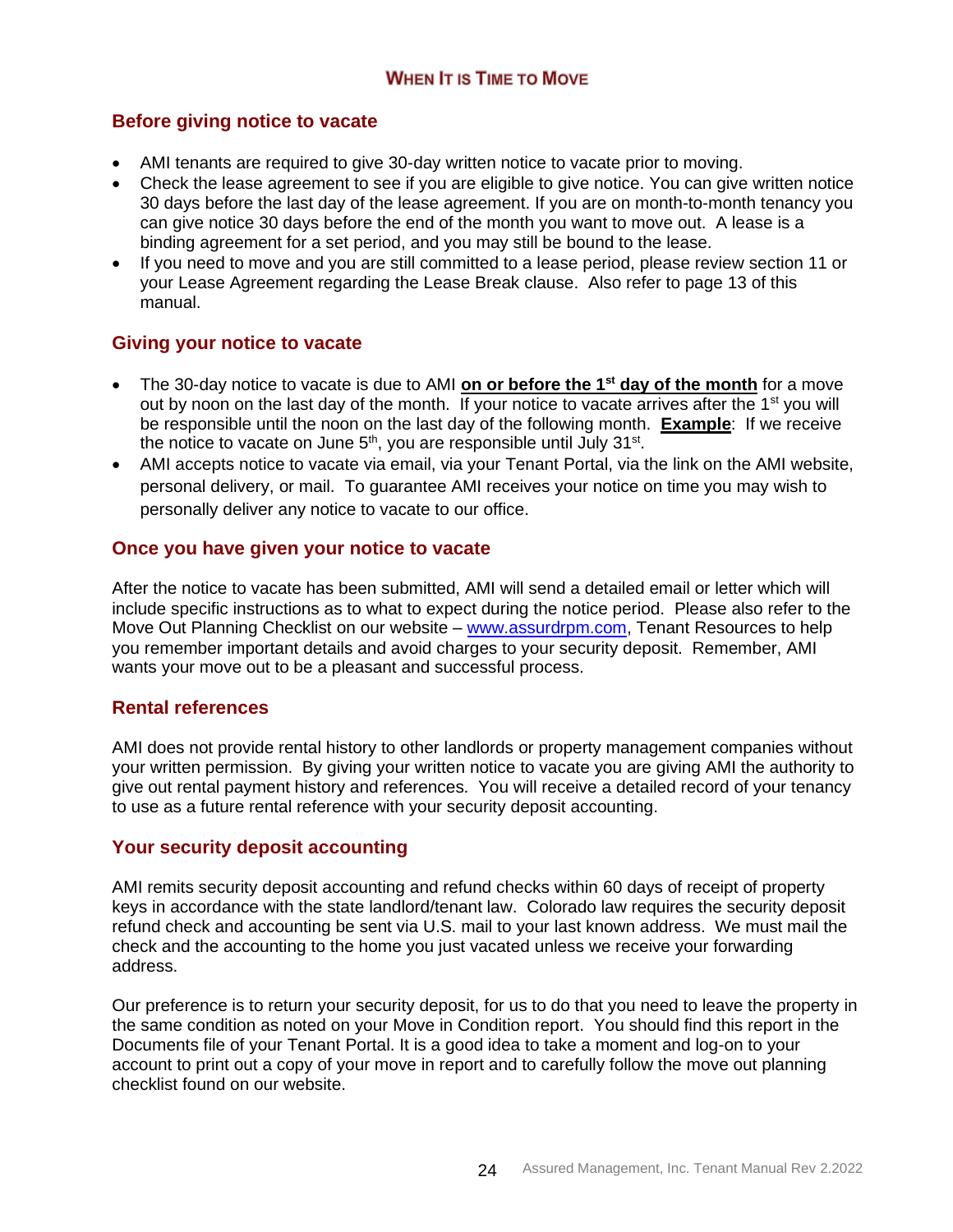Once you receive the security deposit accounting packet, if you have questions, the move out condition report and copies of the invoices are included. Take a moment to read through them as they will answer most of your questions.

All comments, questions, or complaints regarding charges to your security deposit accounting must be in writing and received within 10 days of the day you receive your security deposit accounting package. Any balance due over and above the security deposit must be paid promptly. *If your account is turned over to collections due to non-payment you hereby authorize Agency of Credit Control and its employees, agents, and assignees to contact you via email, text messaging and phone calls to your cellular devices. As a reminder this Tenant Manual is incorporated into and a part of the Lease Agreement. The Tenant Manual is an addendum to the Lease Agreement.*

## <span id="page-24-0"></span>**Move out planning (and cleaning) checklist**

This helpful checklist is available on our website. Our goal is to make a potentially stressful move easier for you. Please contact us if you have any questions.

#### <span id="page-24-1"></span>**Leasing walk through**

AMI will put up a lockbox and walk through the rental property (watch for a letter or email with the date). We, or independent leasing agents, will be showing the property to prospective residents. You will be notified in advance of any showings. Unfortunately, we must charge you a tenant fine if you and/or your pet prevent us from accessing the property. Of course, we will notify you in advance as to when we will need to enter your home. If you have a pet, please be sure the pet is contained and does not interfere with any showings or other visits to the rental home.

#### <span id="page-24-2"></span>**Property review (Optional)**

The Optional Property Review will be scheduled in the latter part of the month during normal business hours. Contact our maintenance coordinator prior to the 15th day of the month if you would like to schedule the review. The purpose of this review is to point out obvious, visible problems that may result in charges to your security deposit and to give you time to correct them. The property review is not the final move out condition report. The maintenance coordinator will send an email shortly after the review listing items, if any, that require attention prior to your move. It is our preference that you be present for this review.

#### <span id="page-24-3"></span>**Move out condition report**

The move out condition report will be completed soon after you have vacated the rental home and returned the keys to our office. While filling out the report we will be thoroughly checking the condition of the rental home as well as verifying that all items on the move out planning checklist have been performed. The move out condition report will be compared to the move in condition report (including any notations added by you) to determine charges, if any, for the security deposit accounting.

#### <span id="page-24-4"></span>**Keys must be returned**

It is important to keep in mind that all keys listed on your move in condition report must be returned to AMI's office no later than NOON on the day of your move out. If your move out day falls on a Saturday/Sunday or Holiday when AMI's office is closed, place your keys in an envelope marked with your name and put them in the after-hours drop box located outside of the front door of our office. Access cards, devices, and/or remotes can be left on the kitchen countertop.